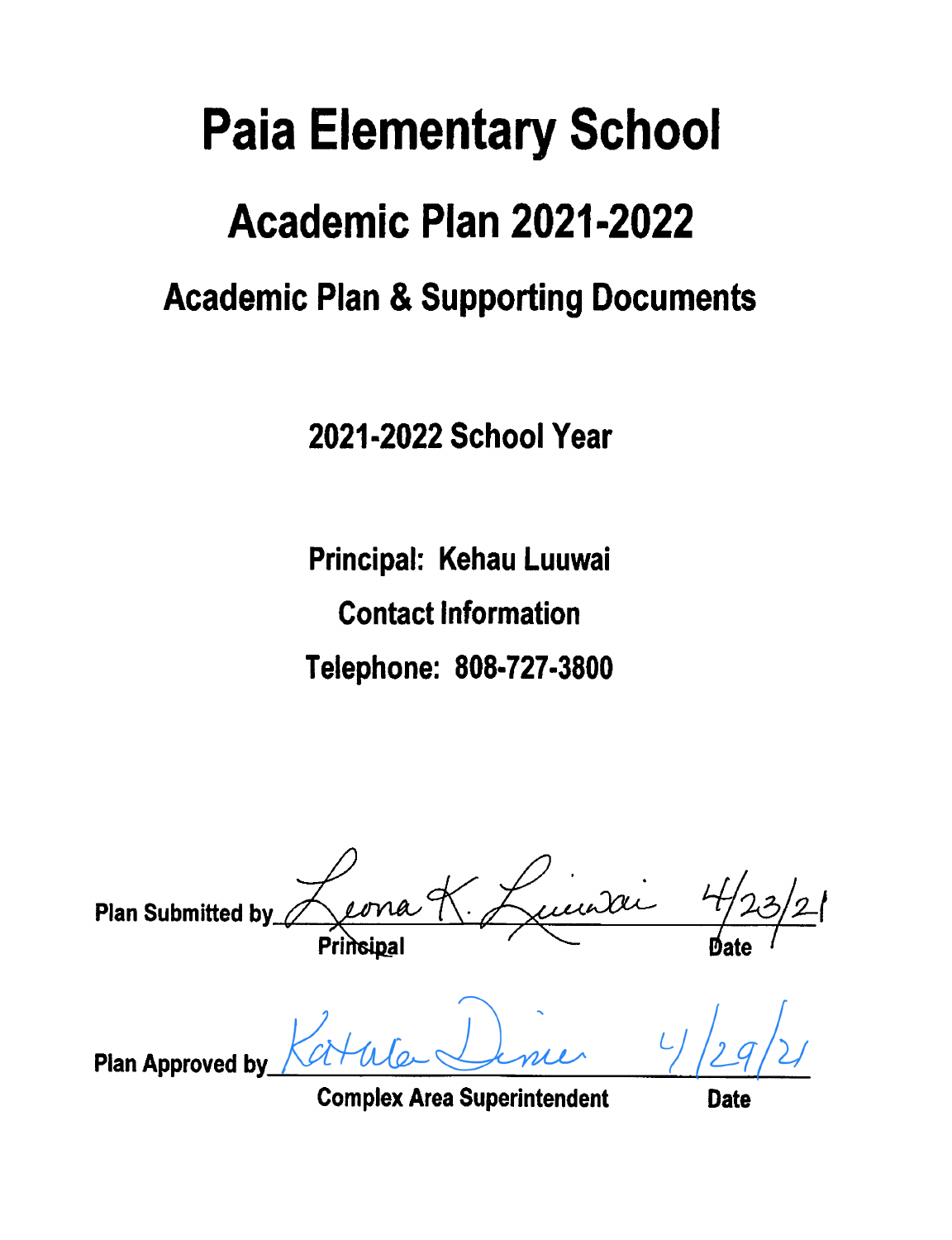

Pā'ia School Three-Year Academic Plan Page | 1 [**Insert #**] [**Insert Date**]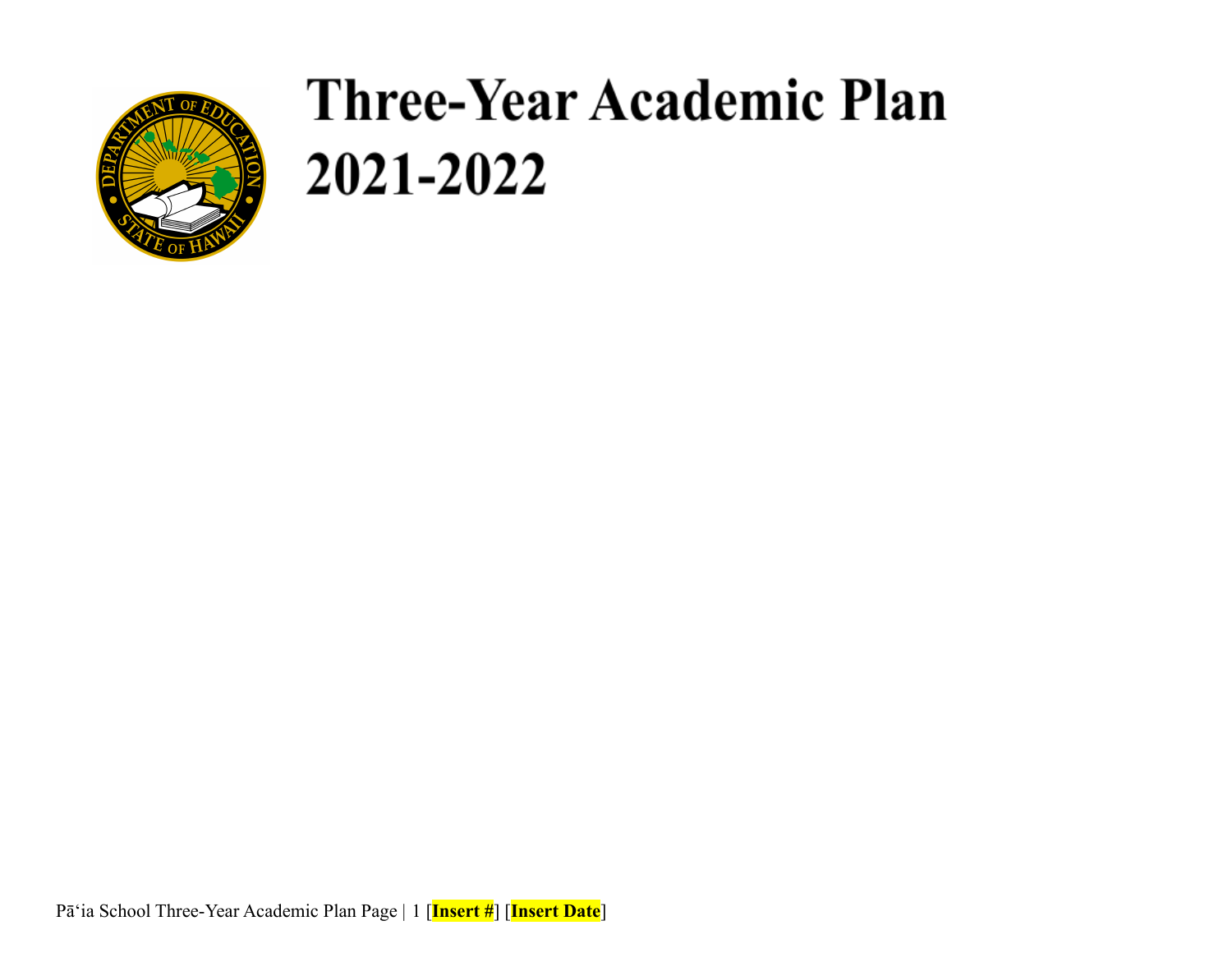| Where are we now?                                                                                                                                                                                        |                                                                                                                                                                                                                                                                                                                                                                                                                                                                                                                                                                                                                                                                                        |
|----------------------------------------------------------------------------------------------------------------------------------------------------------------------------------------------------------|----------------------------------------------------------------------------------------------------------------------------------------------------------------------------------------------------------------------------------------------------------------------------------------------------------------------------------------------------------------------------------------------------------------------------------------------------------------------------------------------------------------------------------------------------------------------------------------------------------------------------------------------------------------------------------------|
| Prioritize school's needs as<br>identified in one or more of<br>the following needs<br>assessments:<br>• Comprehensive Needs<br>Assessment (Title I<br>Schools)<br>• WASC Committee Final<br>Report 2018 | Need: Academic Achievement - increase literacy, math, science, and language arts proficiency, decrease<br>gap rate identified in one or more of<br>Rigor / Differentiation in instruction / Assessments the following needs<br>• STEM Focus - NGSS assessments:<br>RTI<br>• Comprehensive Needs<br>• 504 and IDEA student programs<br>Assessment (Title I Schools)<br>• Need: PLC - Time provided for teacher collaboration/ Data Team process<br>2.<br>○ Data Teams - Data driven instruction / continued PD / Continued data cycles<br>○ Articulation - planning and collaboration<br>o Vertical alignment<br>• Need: MTSS<br>З.<br>○ Behavior expectations / PBIS<br>$\circ$ SEL/HA |
|                                                                                                                                                                                                          | <b>Addressing Equity: Subgroup Identification</b>                                                                                                                                                                                                                                                                                                                                                                                                                                                                                                                                                                                                                                      |
|                                                                                                                                                                                                          | In order to address equity, list the targeted sub group(s) and their identified needs. **Specific enabling activities listed in the<br>academic plan should address identified sub group(s) and their needs.                                                                                                                                                                                                                                                                                                                                                                                                                                                                           |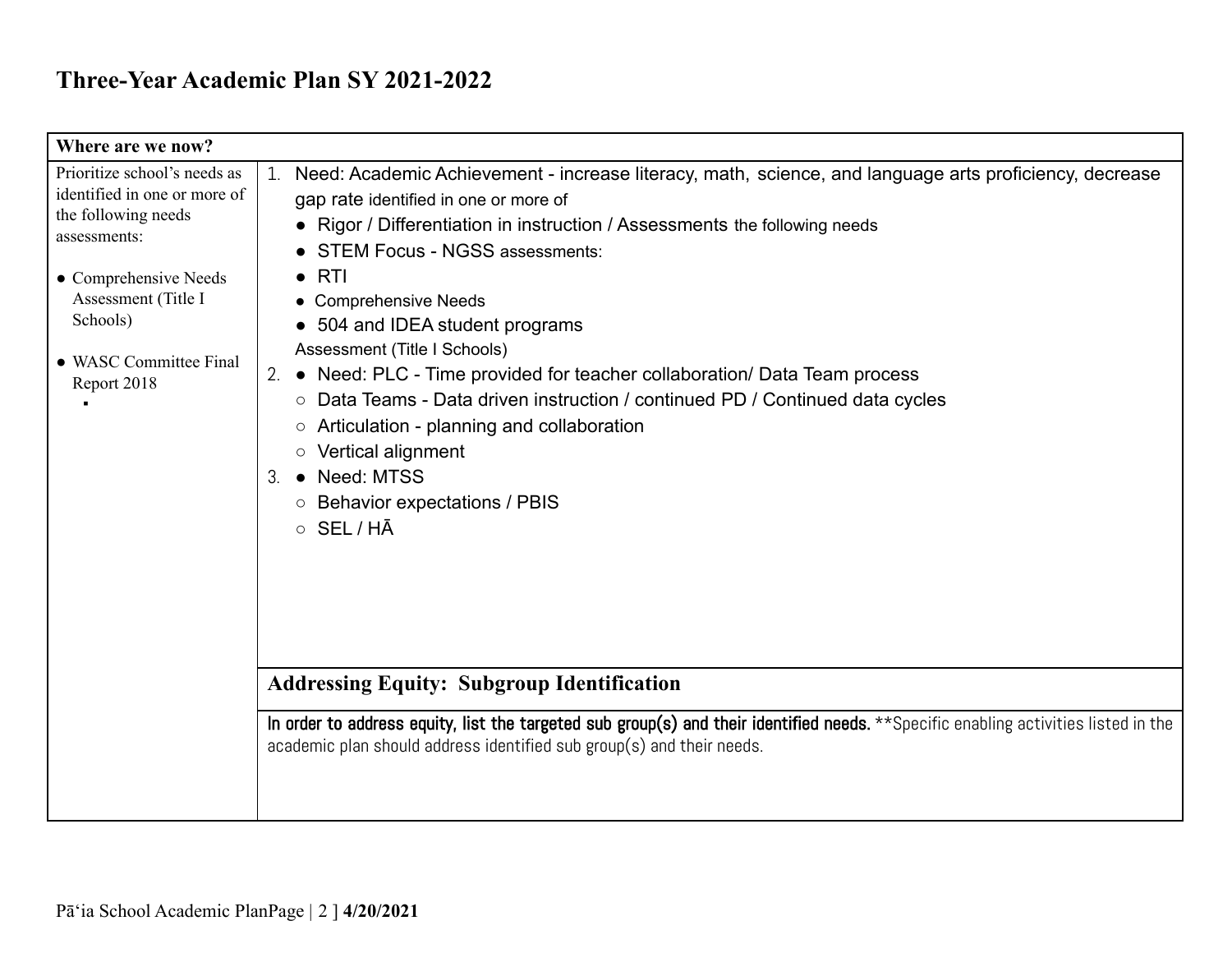| <b>ORGANIZE:</b>                            |                                                                                                                                                                                                                              |
|---------------------------------------------|------------------------------------------------------------------------------------------------------------------------------------------------------------------------------------------------------------------------------|
| <b>Name and Title Team Accountable Lead</b> | Responsible for implementation of the school's strategies and initiatives                                                                                                                                                    |
| 1. Ipolani Medeiros                         | 1. Formative Instruction / Data Teams, Common Core State<br>Standards / Kaiapuni Standards, Induction and Mentoring,                                                                                                         |
| 2. Kēhau Lu'uwai/Merilee Valentino          | 2.EES, Common Core State Standards / Kaiapuni Standards,<br>Science Standards, MTSS, Formative Instruction / Data Teams,<br>RTI, Induction and Mentoring, Parent / Community Partnerships,<br><b>Positive School Climate</b> |
| 3. Jennifer Hipp                            | 3. Comprehensive Student Supports, MTSS                                                                                                                                                                                      |
| 4. Kau'i Norton                             | 4. RTI                                                                                                                                                                                                                       |
| 5. Ke'ala Kaiwi                             | 5. Science                                                                                                                                                                                                                   |

**Goal 1: Student Success.** All students demonstrate they are on a path toward success in college, career and citizenship.

☐ *Objective 1: Empowered - All students are empowered in their learning to set and achieve their aspirations for the future.*

- □ **Objective 2: Whole Child** All students are safe, healthy, and supported in school, so that they can engage fully in high-quality educational opportunities.
- □ **Objective 3: Well Rounded** All students are offered and engage in rigorous, well rounded education so that students are prepared to be successful in their post-high school goals.
- □ **Objective 4: Prepared and Resilient** All students transition successfully throughout their educational experiences.

**Outcome:** By the end of year, **Rationale: Rationale:**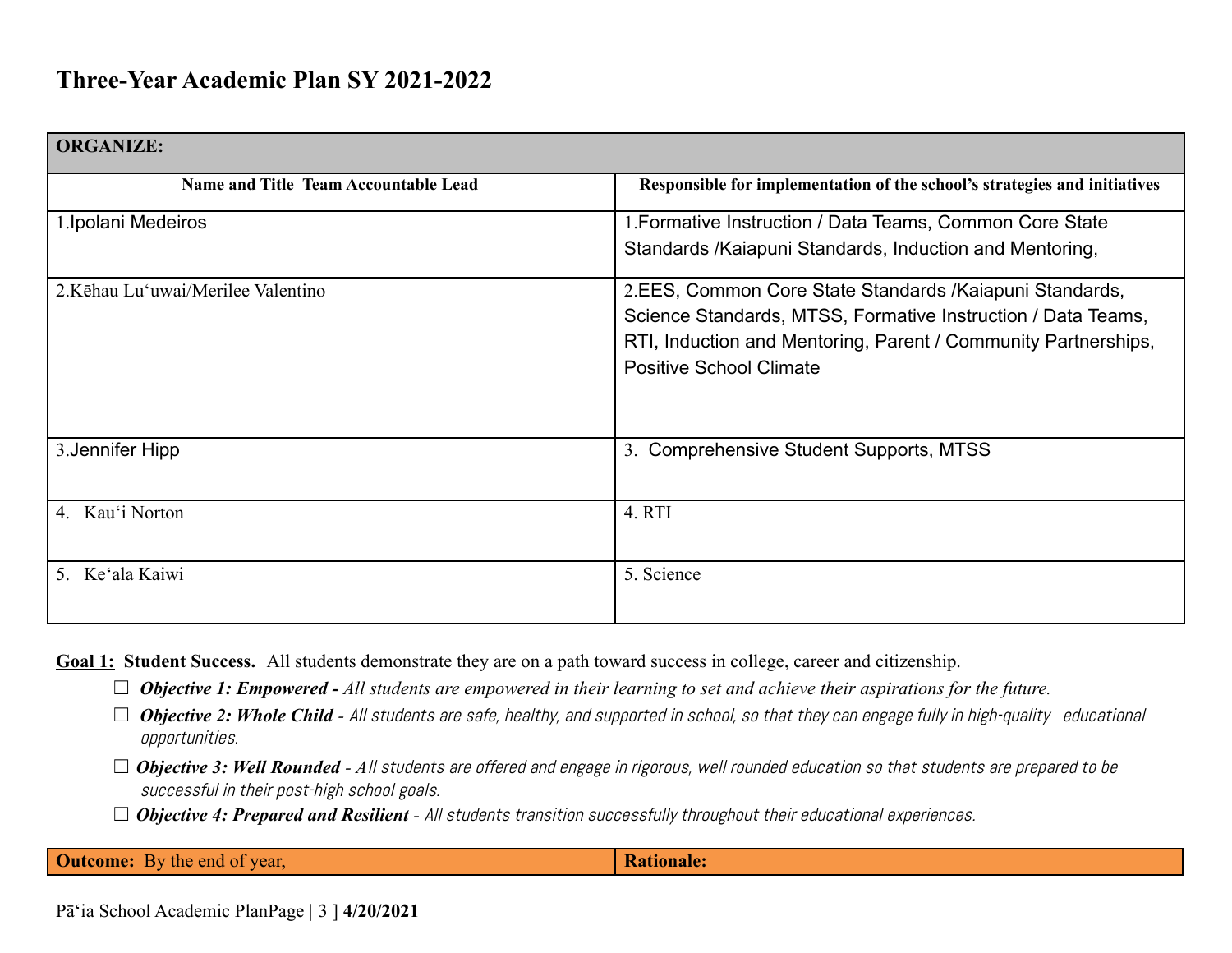| Objective 1:                                             | Enabling Activities to Address this Outcome:                                        |
|----------------------------------------------------------|-------------------------------------------------------------------------------------|
| By the end of the school year 2021 - 2022, the Science   | Develop and implementation of 'Aina Based Learning along to                         |
| Proficiency rate will increase from 16% to 58% as        | incorporate STEM, 21st Century skills, and Hawaiian perspective                     |
| measured by the % of students who meet achievement       | into the curriculum.                                                                |
| standards / proficiency on statewide assessments in      | Develop criteria to evaluate effectiveness and use to evaluate                      |
| science.                                                 | effectiveness of 'Aina Based Learning in meeting NGSS and                           |
|                                                          | science standards especially as these connect to Hawaiian                           |
| Objective 2: Whole Child:                                | perspective. Enhance/supplement as necessary such as Pāhana                         |
| By the end of the school year 2021 - 2022, the School    | 'Āina Lupalupa, 'Ohi'a Project, and Maui 'Āina Schools.                             |
| Climate rate will increase from 76% to 79% as measured   | Incorporate Student Voice and Innovation ideas in classroom                         |
| by the % of students reporting a positive school climate | activities, technology, showcases, special events, māla, and                        |
|                                                          | creative movement classes. Examine blended learning involving                       |
| as measured by the Safety Dimension of the School        | technology.                                                                         |
| <b>Quality Survey (SQS)</b>                              | In alignment with Multi-Tiered Systems of Support (MTSS):                           |
|                                                          | • Develop and implement a student behavior system with                              |
| By the end of the school year 2021 - 2022, the Chronic   | consistent and standardized rules and consequences. (Behavior                       |
| Absenteeism rate will decrease from 18% to 15%.          | Expectations)                                                                       |
|                                                          | • Revisit - mission, vision, beliefs- possibly expand/refine PBIS                   |
| Objective 3: Well-Rounded:                               | (Aloha Store) with clear expectations of implementation                             |
| By the end of the school year 2020 - 2021, the ELA       | Explore and/or develop a SEL (Social Emotional Learning)                            |
| Proficiency rate will increase from 57% to 59% as        | program that incorporates Koho Pono and HA.                                         |
| measured by the % of students who meet achievement       |                                                                                     |
|                                                          | Attendance will continue to be monitored. Review the attendance                     |
| standards / proficiency on statewide assessments in      | policy and revise if needed.                                                        |
| language arts.                                           | Teachers will receive PD to learn more about formative instruction                  |
|                                                          | and data teams with the goal of moving toward more rigorous data                    |
| By the end of the school year 2021 - 2022, the Science   | driven instruction. PLC time will be given for grade level/program<br>articulation. |
| Proficiency rate will increase from 66% to 58% as        | Explicit and Small Group Instruction and Differentiation PD                         |
|                                                          |                                                                                     |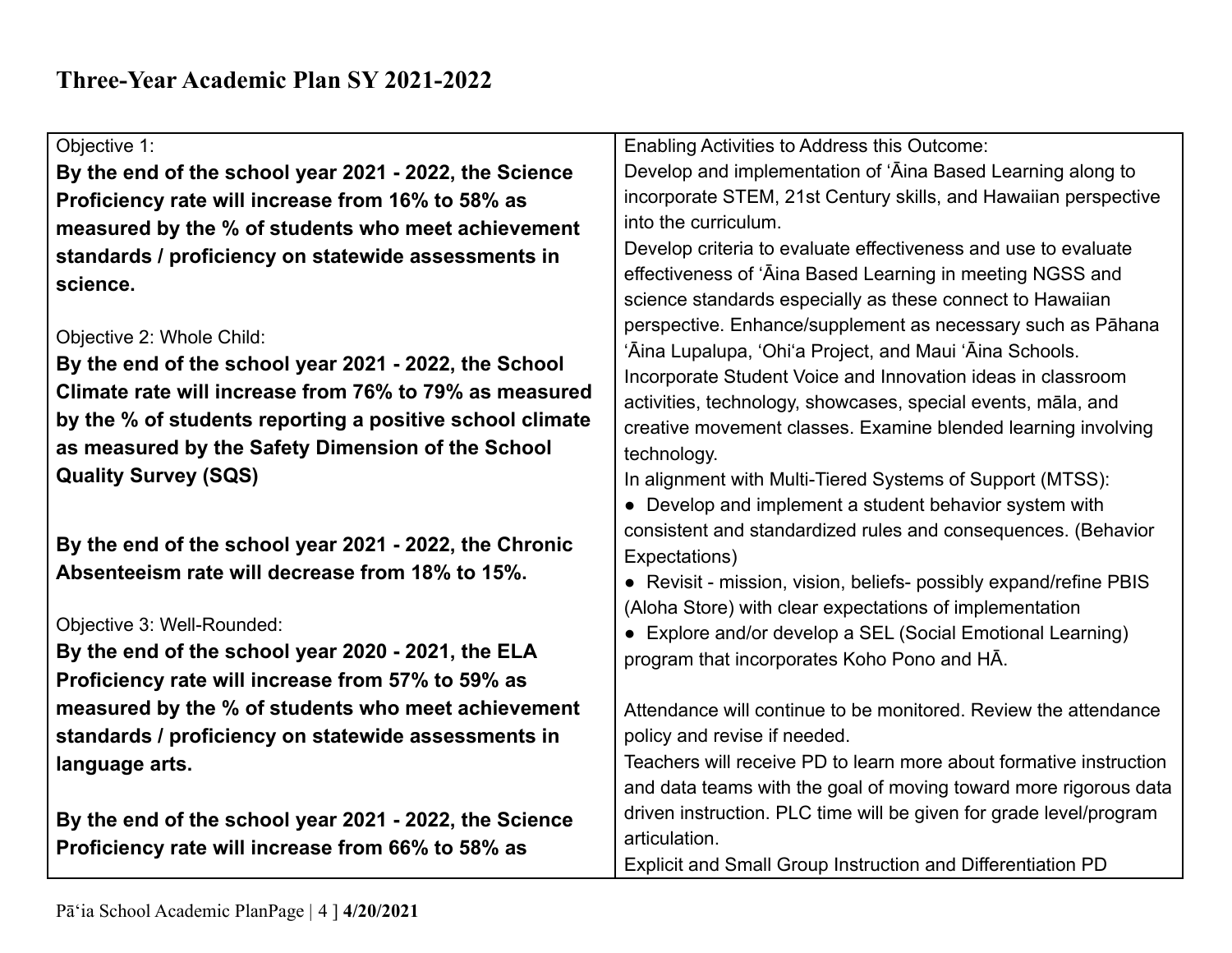**measured by the % of students who meet achievement standards / proficiency on statewide assessments in science.**

**By the end of the school year 2021 - 2022, the Math Proficiency rate will increase from 51% to 55% as measured by the % of students who meet achievement standards / proficiency on statewide assessments in math.**

**By the end of the school year 2021- 2022, the ELA, Math and Science Gap rate be minimal as determined by difference (%points) between High Need students and Non-High Need students meeting**

Objective 4: Prepared and Resilient:

**By the end of the school year 2021 - 2022, the 3rd grade literacy rate will increase from 18% to 59% as measured by the % of 3rd graders demonstrating reading of "At or Near" or "Above" grade-level expectations measured by the SBA / KĀʻEO reading claim.**

Teachers will be provided PLC time during Staff/PD Time or use Title 1 funds to get substitute teachers at least 3 hours per month to/for:

- instructional program(s)
- data analysis to drive instruction
- instructional coherence

RTI (English and Kaiapuni) programs will continue to develop in structure and practice to include universal screening, progress monitoring, and tiered interventions.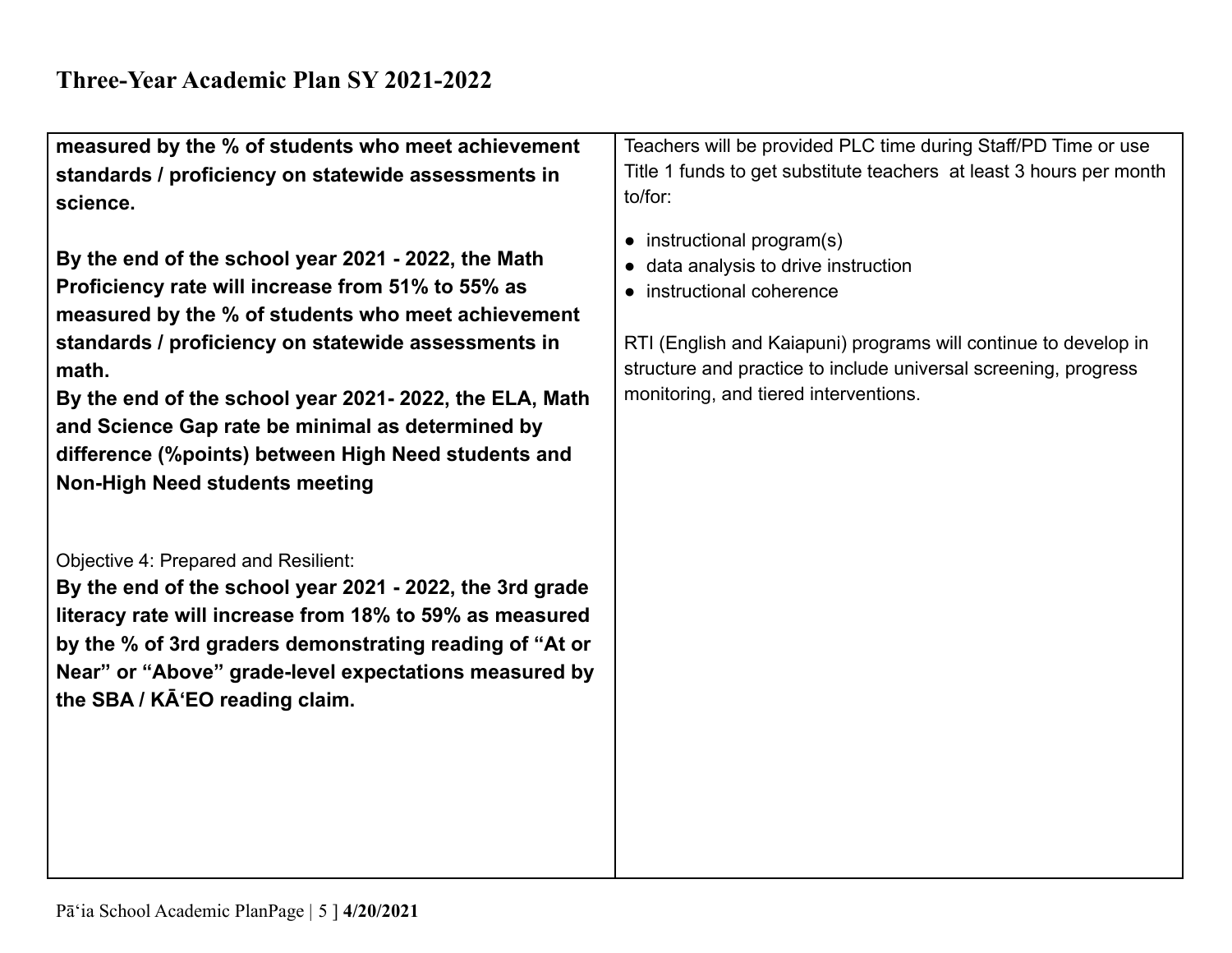| <b>Planning</b>        |                                                                                              | Funding                                        | <b>Interim Measures of Progress</b> |                                                                                         |                                                                              |
|------------------------|----------------------------------------------------------------------------------------------|------------------------------------------------|-------------------------------------|-----------------------------------------------------------------------------------------|------------------------------------------------------------------------------|
| <b>Desired Outcome</b> | <b>Enabling Activities</b><br>(Indicate year(s) of implementation<br><i>in next column</i> ) | <b>School</b><br>Year(s) of<br><b>Activity</b> | Accountab<br>$le$ Lead(s)           | Source of<br><b>Funds</b><br>(Check applicable<br>boxes to indicate<br>source of funds) | Define the relevant data used to<br>regularly assess and monitor<br>progress |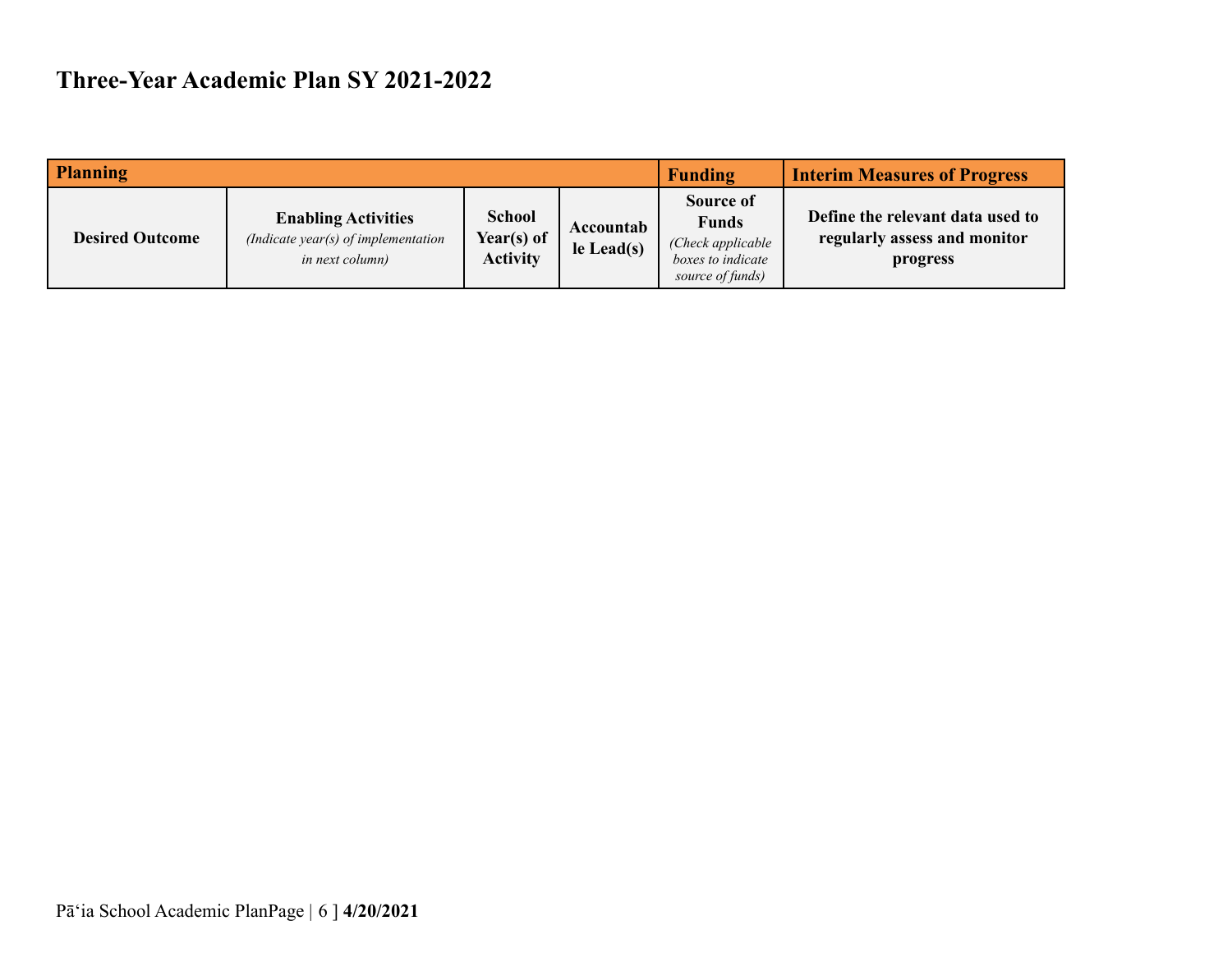| <b>Desired Outcome</b>                | EA#1 SW1, 6                                       | 2021-20 | Medeiros  | $\Box$ WSF                          | Data used to monitor:                    |
|---------------------------------------|---------------------------------------------------|---------|-----------|-------------------------------------|------------------------------------------|
| for Strategies:                       | All teachers will continue                        | 22      | Lu'uwai   | $\boxtimes$ Title I                 | Pacing Guides                            |
|                                       | implementing CCSS/Ana                             |         | Valentino | $\Box$ Title II<br>$\Box$ Title III | PD articulation time during<br>$\bullet$ |
| By the end of the                     | A'o Kaiapuni standards                            |         |           | $\Box$ IDEA                         | monthly PLC to review /                  |
| school year, 2021 -                   | • English program will use                        |         |           | $\Box$ Homeless                     | revise pacing guides as<br>needed.       |
| 2022, 100% of the                     | Wonders and Stepping                              |         |           | $\Box$ CTE                          | Pacing guides will be<br>$\bullet$       |
| teachers will be                      | Stones 2.0. Wonders 2020                          |         |           | $\Box$ Other                        | organized into common                    |
| provided PD and                       | Curriculum will be                                |         |           | $\Box$ N/A                          | area in Google drive.                    |
| PLC time to                           | purchased for SY 21-22.<br>• Kaiapuni will use He |         |           |                                     | Regular administration                   |
| develop thematic,                     | Aupuni Palapala and                               |         |           |                                     | walkthrough log.                         |
| multi-discipline                      | Stepping Stones.                                  |         |           |                                     | Agenda/Minutes                           |
|                                       | Foundations and<br>$\bigcirc$                     |         |           |                                     |                                          |
| pacing guides (i.e.                   | Framework training -                              |         |           |                                     |                                          |
| 'Āina-based,                          | reading strategies                                |         |           |                                     |                                          |
| Pāhana 'Āina                          | Align strategies with<br>$\circ$                  |         |           |                                     |                                          |
| Lupalupa, STEM                        | Wonders reading                                   |         |           |                                     |                                          |
| learning).                            | strategies                                        |         |           |                                     |                                          |
|                                       | All teachers will create $\&$                     |         |           |                                     |                                          |
| By the end of the                     | utilize pacing guides that                        |         |           |                                     |                                          |
| school year                           | include essential questions                       |         |           |                                     |                                          |
| 2021-2022, the                        | and formative and<br>summative assessments        |         |           |                                     |                                          |
| <b>Science Proficiency</b>            | aligned to CCSS and                               |         |           |                                     |                                          |
| rate will increase<br>from 16% to 58% | Kaiapuni standards to                             |         |           |                                     |                                          |
| as measured by the                    | include Pāhana 'Āina                              |         |           |                                     |                                          |
| % of students                         | Lupalupa Curriculum                               |         |           |                                     |                                          |
| meeting                               | and/or Mystery Science.                           |         |           |                                     |                                          |
| achievement                           | • Revisit Pāhana 'Āina                            |         |           |                                     |                                          |
| standards/proficien                   | Lupalupa Curriculum                               |         |           |                                     |                                          |
| cy on statewide                       | • Explore Social Studies                          |         |           |                                     |                                          |
| assessments in                        | Standards and how they                            |         |           |                                     |                                          |
| science.                              |                                                   |         |           |                                     |                                          |
|                                       | Pāʿia School Academic PlanPage   7   4/20/2021    |         |           |                                     |                                          |
|                                       |                                                   |         |           |                                     |                                          |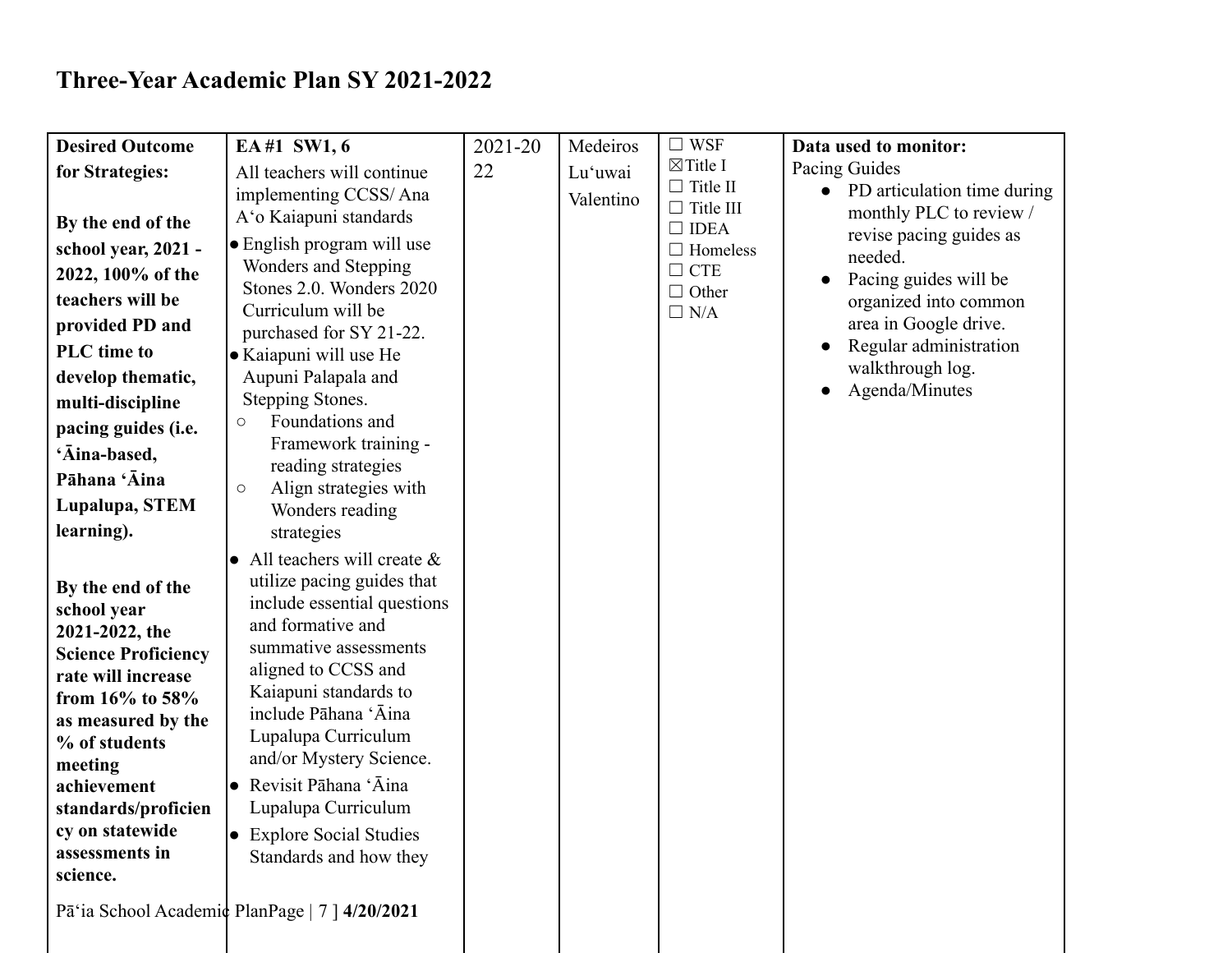|                                                                                                                                                       | may be embedded in<br>• current curriculum.<br>PLC time will be given to<br>grade levels yearly to revise<br>the pacing guides.<br>Teachers will utilize the<br>Bloom's Taxonomy/DOK<br>vocabulary/process words<br>within their classrooms (e.g.<br>synthesize, evaluate,<br>hypothesize, etc.) |               |          |                                                                                                                                                                                 |                                                                                                                                                                                  |
|-------------------------------------------------------------------------------------------------------------------------------------------------------|--------------------------------------------------------------------------------------------------------------------------------------------------------------------------------------------------------------------------------------------------------------------------------------------------|---------------|----------|---------------------------------------------------------------------------------------------------------------------------------------------------------------------------------|----------------------------------------------------------------------------------------------------------------------------------------------------------------------------------|
| By the end of the<br>school year<br>2021-2022, 100% of<br>the teachers will<br>incorporate best<br>practices on literacy<br>across the<br>curriculum. | EA#2 SW 1, 6<br>PD/PLC on explicit and<br>differentiated strategies will<br>be provided.<br>As a school we decide what<br>will be the "best practice"<br>skills we want to use in the<br>classrooms.<br>Teachers will utilize the<br>strategies in their classroom.                              | 2020-20<br>21 | ILT team | $\square$ WSF<br>$\boxtimes$ Title I \$<br>$\Box$ Title III \$<br>$\square$ IDEA \$<br>$\Box$ CTE \$<br>$\Box$ Focus/Priority<br>$\Box$ CTE \$<br>$\Box$ Other \$<br>$\Box$ N/A | Evidence of small group<br>instruction<br>Walkthroughs<br>Ongoing collaboration for<br>student work protocols and<br>lesson plan studies<br>vertical alignment 4 times<br>a year |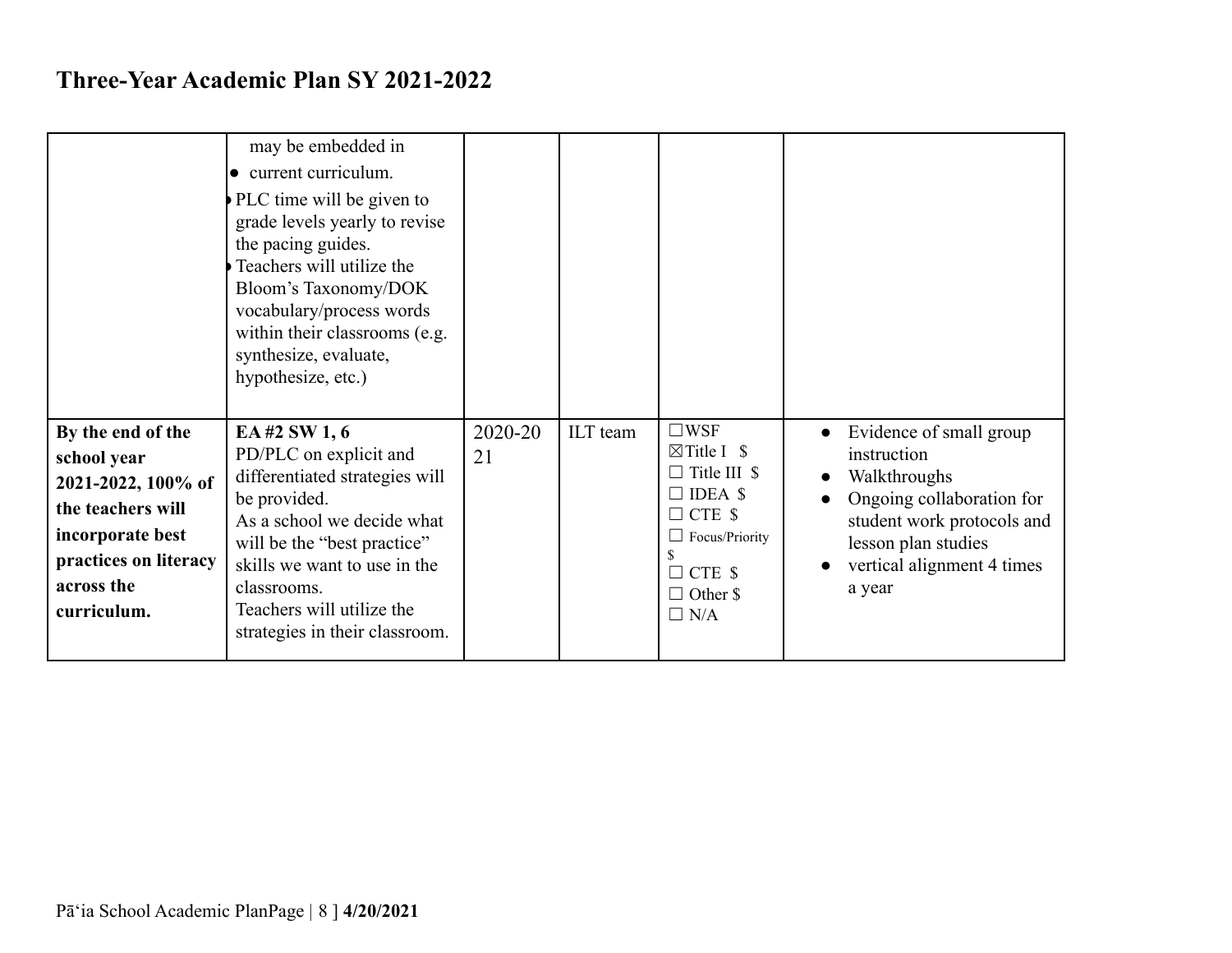| <b>Desired Outcome</b><br>for this Strategy:<br>By the end of the<br>school year, 100%<br>of the<br>teachers will use a<br>common<br>vocabulary for<br>math from the<br><b>Translated Stepping</b><br><b>Stones and Think</b><br>Mathematics &<br>K'EO. | EA#3<br>$\bullet$ Kaiapuni teachers will be<br>provided articulation time<br>to review consistent use of<br>vocabulary in translated<br>Stepping Stones and<br>Singapore. Vocabulary will<br>be consistent with KA'EO<br>statewide assessments and<br>Standards.<br>$\bullet$ PD articulation time during<br>PLC or program meetings<br>to review common<br>vocabulary in Science K-5<br>to support KĀ EO 5th<br>grade testing. |  | Medeiros<br>Lu'uwai<br>Valentino | $\Box$ WSF \$<br>$\Box$ Title I \$<br>$\Box$ Title III \$<br>$\Box$ IDEA \$<br>$\Box$ CTE \$<br>$\Box$ Focus/Priority<br>S.<br>$\Box$ CTE \$<br>$\boxtimes$ Other<br>Kaiapuni<br>Funds \$<br>$\Box$ N/A | Data used to monitor:<br>common Stepping Stones<br>vocabulary reference guide<br>Shared Google Site for<br>Vocabulary<br>PD/PLC Agenda/Minutes<br>Review of Mākau'ōlelo<br>and Pili Helu common<br>vocabulary to KĀ EO is<br>important. |
|---------------------------------------------------------------------------------------------------------------------------------------------------------------------------------------------------------------------------------------------------------|---------------------------------------------------------------------------------------------------------------------------------------------------------------------------------------------------------------------------------------------------------------------------------------------------------------------------------------------------------------------------------------------------------------------------------|--|----------------------------------|---------------------------------------------------------------------------------------------------------------------------------------------------------------------------------------------------------|-----------------------------------------------------------------------------------------------------------------------------------------------------------------------------------------------------------------------------------------|
|---------------------------------------------------------------------------------------------------------------------------------------------------------------------------------------------------------------------------------------------------------|---------------------------------------------------------------------------------------------------------------------------------------------------------------------------------------------------------------------------------------------------------------------------------------------------------------------------------------------------------------------------------------------------------------------------------|--|----------------------------------|---------------------------------------------------------------------------------------------------------------------------------------------------------------------------------------------------------|-----------------------------------------------------------------------------------------------------------------------------------------------------------------------------------------------------------------------------------------|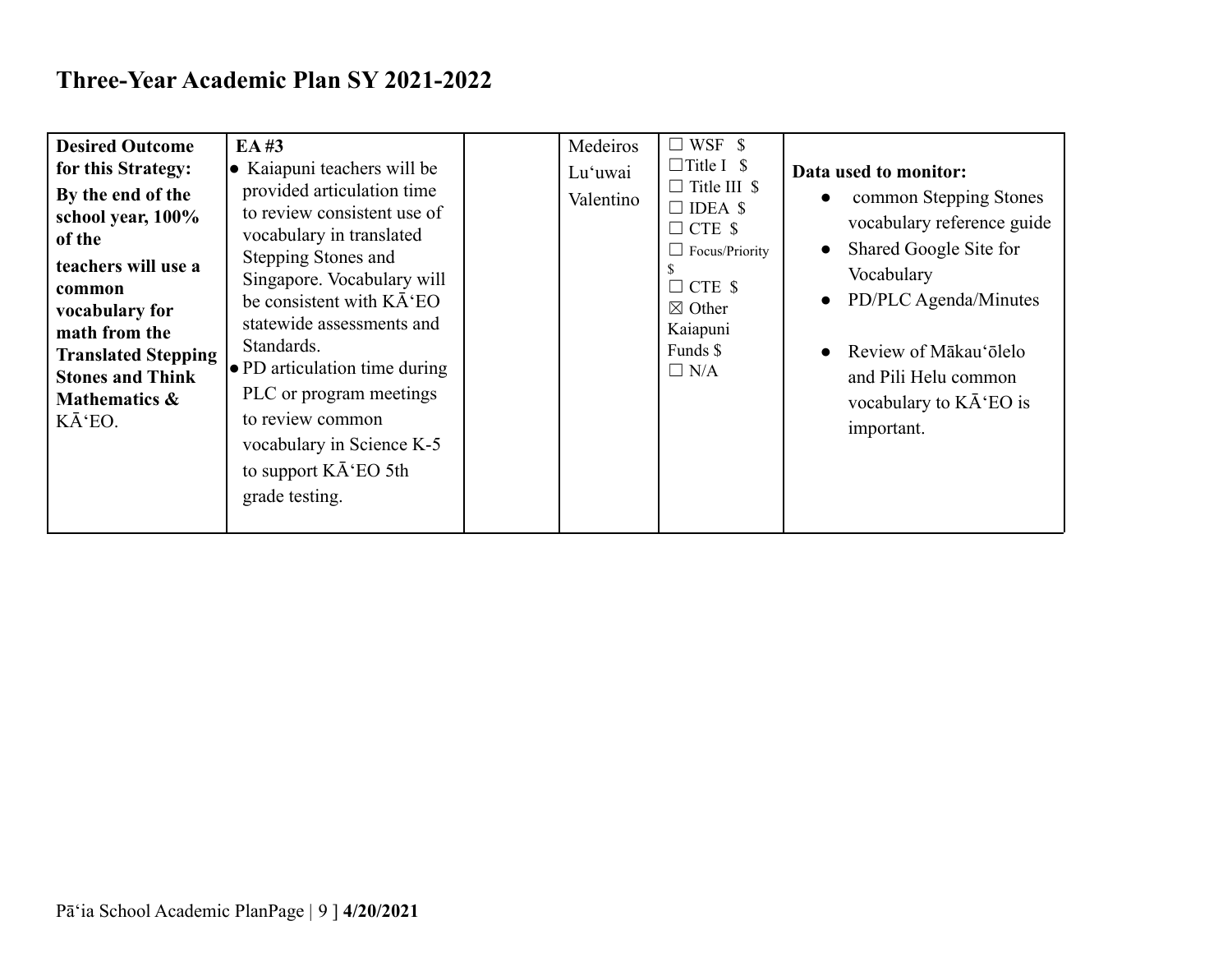| <b>Desired Outcome</b>                                                                                                                                                                                                                                                        | <b>EA#4 SW6</b>                                                                                                                                                                                                                                                                                                                                                                                                             | 2020-202 | Lu'uwai | $\square$ WSF                                                                                                                                                    |                                                                                                                                                                                                                                                                                                                                                          |
|-------------------------------------------------------------------------------------------------------------------------------------------------------------------------------------------------------------------------------------------------------------------------------|-----------------------------------------------------------------------------------------------------------------------------------------------------------------------------------------------------------------------------------------------------------------------------------------------------------------------------------------------------------------------------------------------------------------------------|----------|---------|------------------------------------------------------------------------------------------------------------------------------------------------------------------|----------------------------------------------------------------------------------------------------------------------------------------------------------------------------------------------------------------------------------------------------------------------------------------------------------------------------------------------------------|
| for this Strategy:<br>By the end of the<br>school year<br>2021-2022, 100% of<br>the teachers will<br>have student digital<br>portfolios using<br>Seesaw. 100% of<br>students will<br>participate in at<br>least one showcase<br>or school event that<br>their voice is heard. | • All classroom teachers will<br>be trained in using Seesaw.<br>• All students will create<br>Seesaw digital portfolios.<br>• Teachers and students will<br>use Seesaw as<br>communication with<br>parents.<br>• Purchase Seesaw 3 year<br>contract 1/1/21-12/13/23                                                                                                                                                         |          |         | $\boxtimes$ Title I<br>$\Box$ Title II<br>$\Box$ Title III<br>$\Box$ IDEA<br>$\Box$ Homeless<br>$\Box$ CTE<br>$\Box$ Other<br>$\Box$ N/A                         | Data used to monitor:<br>• Sharing of Seesaw on website,<br>newsletters, email blast<br>• Parent Survey on Seesaw in<br>December<br>• Showcase class participation<br>sign in sheet<br>Teachers share best practices<br>during PLC meetings.                                                                                                             |
| <b>Desired Outcome</b><br>for this Strategy:<br>By the end of the<br>school year<br>2021-2022, 100% of<br>teachers will be<br>trained in targeted<br>small group and<br>differentiated<br>instructional<br>strategies for Tier<br>$1, 2,$ and $3$<br>instruction.             | <b>EA#5 SW6</b><br>• PD will be provide on Tier<br>1, Tier 2, and Tier 3<br>instruction and what it<br>looks like<br>• PD for the 1st 6 weeks on<br>classroom management and<br>routines for small groups<br>using Grace Dearborn and<br>The 1st Days of School by<br>Harry K Wong<br>• PD will be provided in<br>targeted small group and<br>differentiated instructional<br>strategies.<br>• During 1st quarter, teachers |          | Lu'uwai | $\boxtimes$ WSF<br>$\boxtimes$ Title I<br>$\boxtimes$ Title II<br>$\Box$ Title III<br>$\Box$ IDEA<br>$\Box$ Homeless<br>$\Box$ CTE<br>$\Box$ Other<br>$\Box$ N/A | Data used to monitor:<br><b>Agendas/Minutes</b><br>Sign in sheets<br><b>Summaries from</b><br>analyzing student work<br>protocols<br><b>Common formative</b><br>assessments with rubrics<br>and standards<br>Walkthroughs<br><b>Lessons plans for small</b><br>$\bullet$<br>group instruction<br><b>Differentiated</b><br>$\circ$<br>$\blacksquare$ High |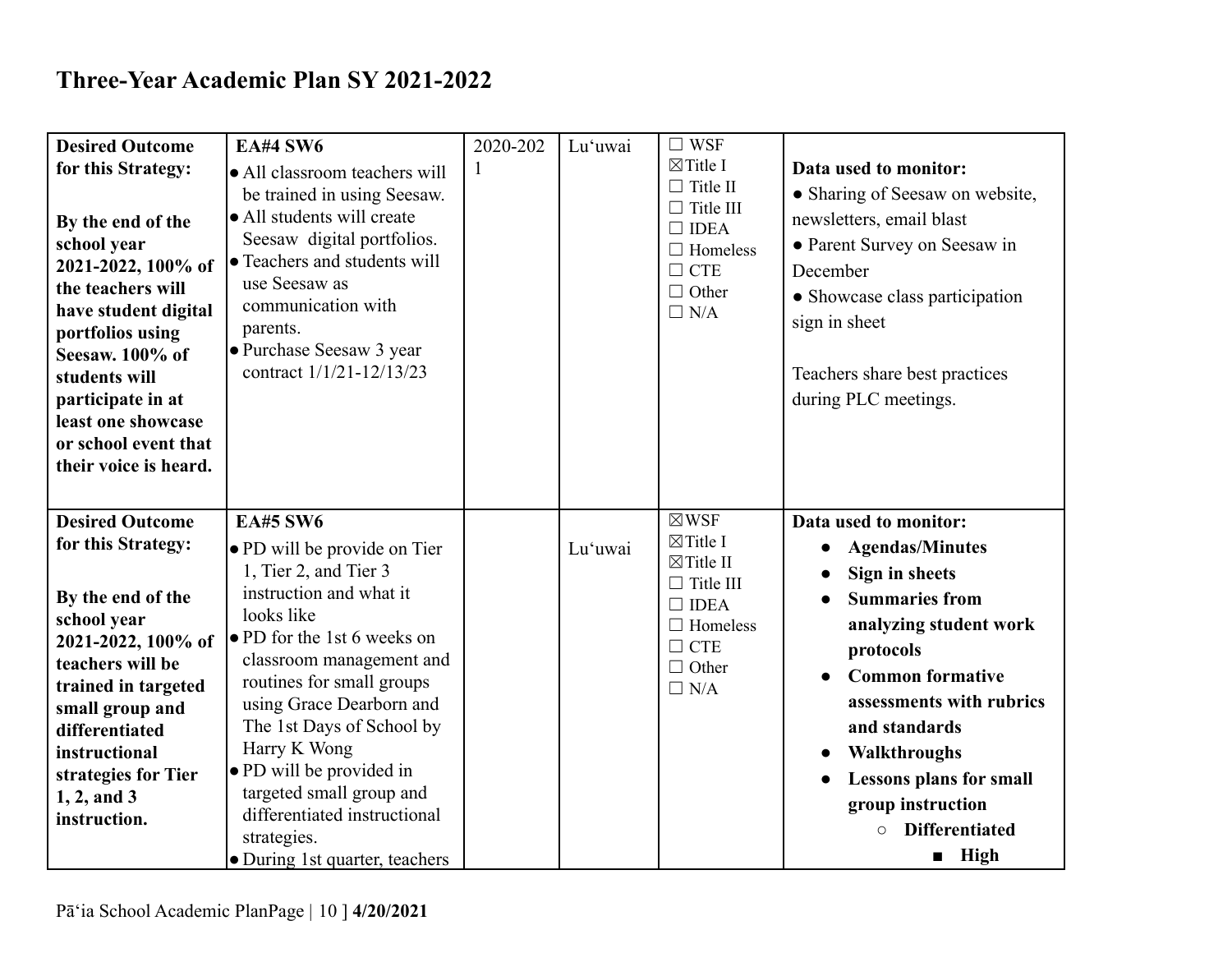|                                                                                                                                                                                                                                                 | will establish class routines<br>in targeted small group<br>instruction.<br>• Starting in 2nd quarter,<br>during grade level/PLC<br>time, teachers will examine<br>student work to develop<br>their ongoing student<br>groupings as well as<br>develop common formative<br>assessments with standards<br>and rubrics.              |          |                                  |                                                                                                                                                             | group-<br><b>Benchmark</b><br><b>Medium-St</b><br>rategic<br>Low-<br><b>Intensive</b>                                                                                                                                                                                                                    |
|-------------------------------------------------------------------------------------------------------------------------------------------------------------------------------------------------------------------------------------------------|------------------------------------------------------------------------------------------------------------------------------------------------------------------------------------------------------------------------------------------------------------------------------------------------------------------------------------|----------|----------------------------------|-------------------------------------------------------------------------------------------------------------------------------------------------------------|----------------------------------------------------------------------------------------------------------------------------------------------------------------------------------------------------------------------------------------------------------------------------------------------------------|
| <b>Desired Outcome</b><br>for this Strategy:<br>By the end of the<br>school year 2021 -<br>2022, the Math<br>Proficiency rate will<br>increase from 26%<br>to 55% as measured<br>by the % of<br>students who meet<br>achievement<br>standards / | <b>EA#6 SW1</b><br>• English Program will use<br>Stepping Stones 2.0.<br>Kaiapuni will use Stepping<br>Stone 1.0 and think<br>Mathematics<br>• School will purchase Think<br>Mathematics and IReady<br>PD and materials for the<br>classrooms.<br>• Quarterly PLC analyzing<br>student work protocols<br>• Other data collected to | 2020-202 | Medeiros<br>Lu'uwai<br>Valentino | $\boxtimes$ WSF<br>$\boxtimes$ Title I<br>$\Box$ Title II<br>$\Box$ Title III<br>$\Box$ IDEA<br>$\Box$ Homeless<br>$\Box$ CTE<br>$\Box$ Other<br>$\Box$ N/A | Data used to monitor:<br>$\bullet$ Sign in sheets<br>• Articulation notes from program<br>/ PD days.<br>• Classroom walkthrough<br>feedback (e.g. administration, peer<br>request).<br>• Summaries from analyzing<br>student work protocols<br>Common formative<br>$\bullet$<br>assessments with rubrics |
| proficiency on<br>statewide<br>assessments in<br>math.                                                                                                                                                                                          | instruction will<br>drive<br>include<br>common<br>formative<br>summative<br>$\sqrt{2}$<br>assessments, IXL, SBA,                                                                                                                                                                                                                   |          |                                  |                                                                                                                                                             | and standards                                                                                                                                                                                                                                                                                            |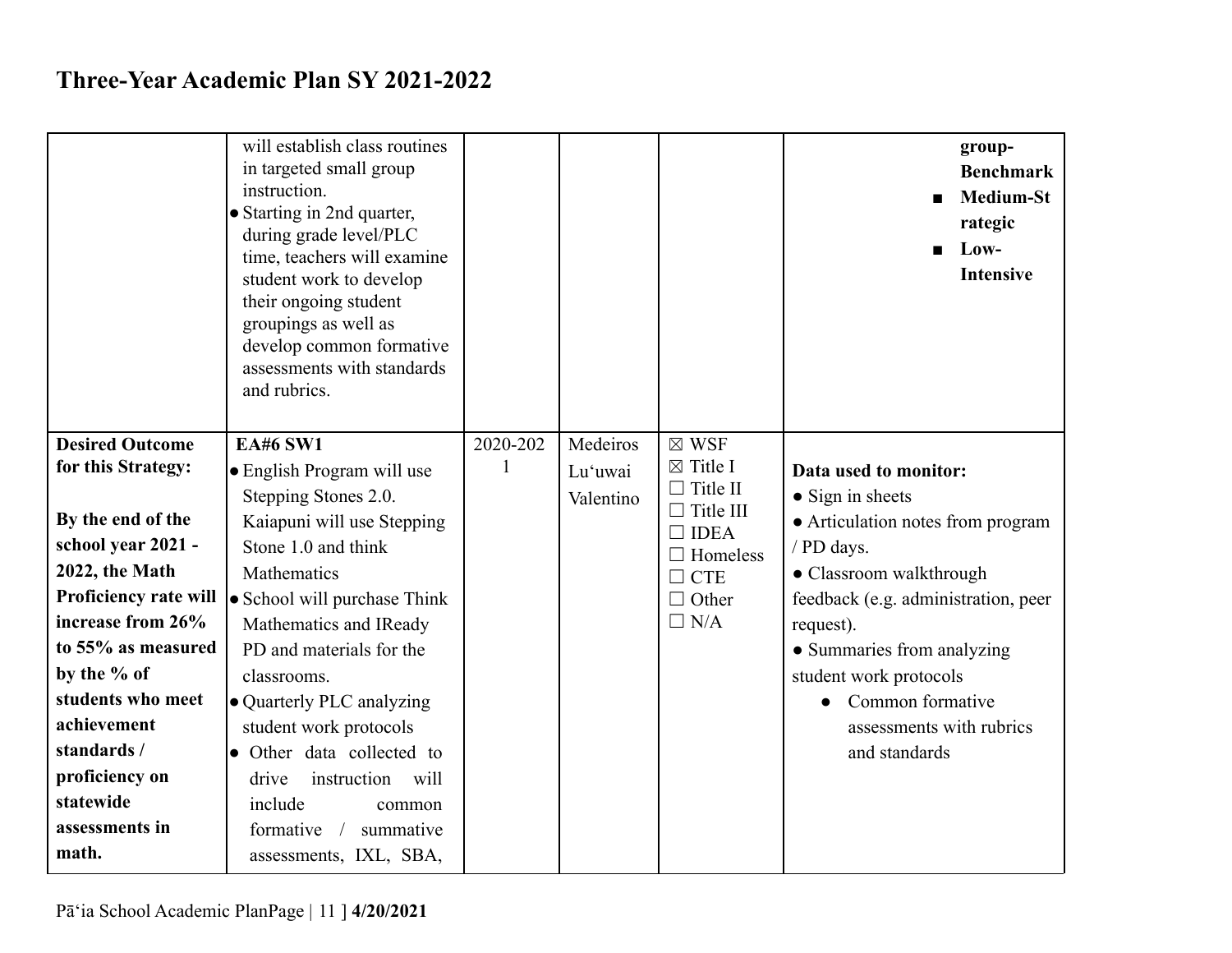|                                                                                                                                                                                                                                                                                                                   | KĀ EO,<br>universal<br>(TBD-<br>screener<br>e.g.<br>Aimsweb, iReady).                                                                                                                                                                                                                                                                                                                                                                                                                                                                                                                                                               |               |                                  |                                                                                                                                                             |                                                                                                                                                                                                                                                                                                                                                                                                                                                                                |
|-------------------------------------------------------------------------------------------------------------------------------------------------------------------------------------------------------------------------------------------------------------------------------------------------------------------|-------------------------------------------------------------------------------------------------------------------------------------------------------------------------------------------------------------------------------------------------------------------------------------------------------------------------------------------------------------------------------------------------------------------------------------------------------------------------------------------------------------------------------------------------------------------------------------------------------------------------------------|---------------|----------------------------------|-------------------------------------------------------------------------------------------------------------------------------------------------------------|--------------------------------------------------------------------------------------------------------------------------------------------------------------------------------------------------------------------------------------------------------------------------------------------------------------------------------------------------------------------------------------------------------------------------------------------------------------------------------|
| <b>Desired Outcome</b><br>for this Strategy:<br>By the end of the<br>school year 2021 -<br>2022, the ELA<br>Proficiency rate will<br>increase from 39%<br>to 59% as measured<br>by the % of<br>students who<br>meet achievement<br>standards /<br>proficiency on<br>statewide<br>assessments in<br>language arts. | <b>EA#7 SW1</b><br>English Program will use<br>Wonders focusing on the<br><b>Common Core State</b><br>Standards (CCSS).<br>• Kaiapuni will continue to<br>utilize He Aupuni Palapala<br>K-3 and Standards/Ana<br>$A'0$ .<br>• Provide EL services for<br>English Language learners<br>as described in EL<br>Comprehensive and Self<br><b>Study Plan</b><br>• Quarterly PLC analyzing<br>student work protocols<br>• Other data collected<br>to<br>drive<br>instruction<br>will<br>include common formative /<br>summative<br>assessments<br>PuaKō),<br>Nā<br>IXL,<br>(e.g.<br>Achieve<br>3000,<br>SBA,<br>KĀ EO, universal screener | 2020-202<br>1 | Medeiros<br>Lu'uwai<br>Valentino | $\boxtimes$ WSF<br>$\boxtimes$ Title I<br>$\Box$ Title II<br>$\Box$ Title III<br>$\Box$ IDEA<br>$\Box$ Homeless<br>$\Box$ CTE<br>$\Box$ Other<br>$\Box$ N/A | SBA/KĀ EO assessments<br>results will be analyzed by grade<br>level/teachers to drive instruction<br>during PLC / data team meetings<br>(monthly).<br>Data used to monitor:<br>• Sign in sheets<br>• Articulation notes from program<br>/ PD days.<br>· Classroom walkthrough<br>feedback (e.g. administration, peer<br>request).<br>• Summaries from analyzing<br>student work protocols<br><b>Common formative</b><br>$\bullet$<br>assessments with rubrics<br>and standards |
|                                                                                                                                                                                                                                                                                                                   | (TBD-<br>Aimsweb,<br>e.g.<br><b>PD</b><br>will<br>iReady).<br>be                                                                                                                                                                                                                                                                                                                                                                                                                                                                                                                                                                    |               |                                  |                                                                                                                                                             |                                                                                                                                                                                                                                                                                                                                                                                                                                                                                |

Pā'ia School Academic PlanPage | 12 ] **4/20/2021**]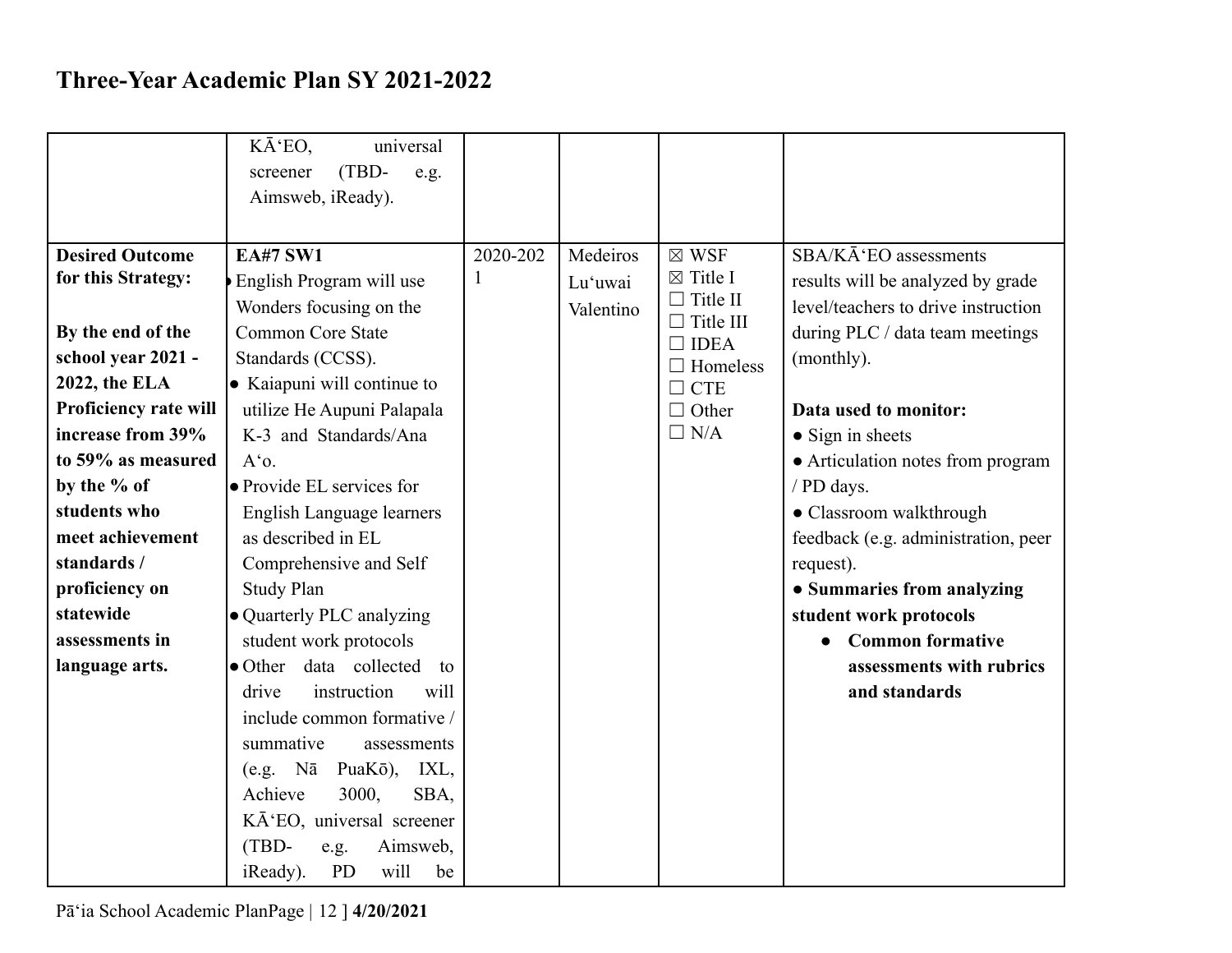|                            | provided for English K-5<br>and Immersion Grade 5 to<br>implement iReady in Sy<br>$21-22.$ |          |         |                                   |                                       |
|----------------------------|--------------------------------------------------------------------------------------------|----------|---------|-----------------------------------|---------------------------------------|
| <b>Desired Outcome</b>     | <b>EA#8</b>                                                                                | 2020-202 | Lu'uwai | $\Box$ WSF                        | <b>Revisit Vision/Mission/Beliefs</b> |
| for this Strategy:         | The Multi-Tiered Systems of                                                                | 1        | Hipp    | $\Box$ Title I<br>$\Box$ Title II | based on student needs. Behavior      |
|                            | Support team (MTSS):                                                                       |          |         | $\Box$ Title III                  | system will be revised and            |
| By the end of the          | • Revisit Vision/Mission/                                                                  |          |         | $\Box$ IDEA                       | disseminated (PD) with all staff      |
| school year                | Beliefs based on student                                                                   |          |         | $\Box$ Homeless                   | including office and custodial        |
| 2020-2021, the             | needs                                                                                      |          |         | $\Box$ CTE                        | staff. Students will be provided      |
| <b>School Climate rate</b> | • Develop and implement a                                                                  |          |         | $\Box$ Other                      | information about the new             |
| will increase from         | student behavior system with                                                               |          |         | $\Box$ N/A                        | behavior system.                      |
| 76% to 79% as              | consistent and standardized                                                                |          |         |                                   | • Monitoring of behavior referrals    |
| measured by the %          | rules and consequences.                                                                    |          |         |                                   | (data collection)                     |
| of students                | (Behavior Expectations)                                                                    |          |         |                                   | • Review of rules quarterly for       |
| reporting a positive       | • Staff will continue to                                                                   |          |         |                                   | staff and students.                   |
| school climate as          | utilize a tiered discipline                                                                |          |         |                                   |                                       |
| measured by the            | referral system that includes                                                              |          |         |                                   | Data used to monitor:                 |
| <b>Safety Dimension of</b> | clarification of teacher                                                                   |          |         |                                   | • Sign in sheets for PD               |
| the School Quality         | referral vs administration                                                                 |          |         |                                   | · Behavior referrals data             |
| Survey (SQS) and           | referral, and location of                                                                  |          |         |                                   | · PBIS (Aloha Store) data             |
| <b>Panorama Survey</b>     | paper discipline referrals.                                                                |          |         |                                   |                                       |
|                            | • Review and adopt PBIS                                                                    |          |         |                                   |                                       |
|                            | Manual                                                                                     |          |         |                                   |                                       |
|                            | • Create a Policy Binder                                                                   |          |         |                                   |                                       |
|                            | • Roles and responsibilities                                                               |          |         |                                   |                                       |
|                            | will be clearly defined.                                                                   |          |         |                                   |                                       |
|                            | Process documents will be                                                                  |          |         |                                   |                                       |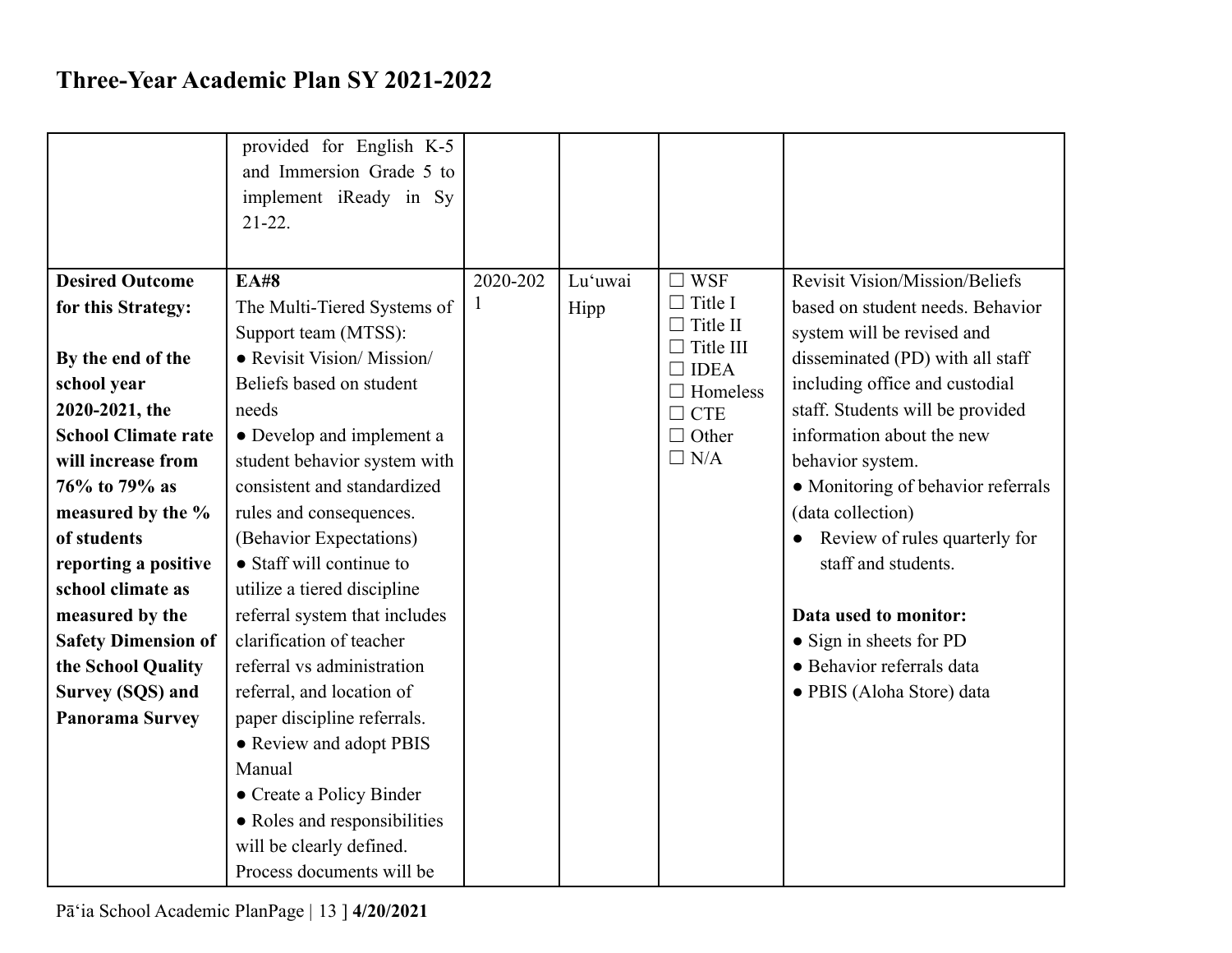|                                                                                                                                                    | housed in the PAIA School<br>Processes Google folder.                                                                                                                                                                                                                                                                               |          |           |                                        |                                                                          |
|----------------------------------------------------------------------------------------------------------------------------------------------------|-------------------------------------------------------------------------------------------------------------------------------------------------------------------------------------------------------------------------------------------------------------------------------------------------------------------------------------|----------|-----------|----------------------------------------|--------------------------------------------------------------------------|
|                                                                                                                                                    |                                                                                                                                                                                                                                                                                                                                     |          |           |                                        |                                                                          |
| <b>Desired Outcome</b>                                                                                                                             | <b>EA#9 SW6</b>                                                                                                                                                                                                                                                                                                                     | 2020-202 | Lu'uwai   | $\boxtimes$ WSF                        |                                                                          |
| for this Strategy:                                                                                                                                 | $\bullet$ Explore and/or develop a                                                                                                                                                                                                                                                                                                  | 1        | Valentino | $\boxtimes$ Title I<br>$\Box$ Title II |                                                                          |
| By the end of the                                                                                                                                  | SEL program that embraces<br>HĀ and Koho Pono                                                                                                                                                                                                                                                                                       |          |           | $\Box$ Title III<br>$\Box$ IDEA        | Data used to monitor:<br>• HĀ Daily Protocols<br>Meeting agendas/minutes |
| school year<br>2020-2021, the                                                                                                                      | •Parent SEL/HA workshops                                                                                                                                                                                                                                                                                                            |          |           | $\Box$ Homeless<br>$\Box$ CTE          | Evaluation process for PSAP and<br><b>Resilient Project</b>              |
| <b>School Safety rate</b>                                                                                                                          | $\bullet$ Establish H $\bar{A}$ protocols for                                                                                                                                                                                                                                                                                       |          |           | $\Box$ Other<br>$\Box$ N/A             | SEL program                                                              |
| will increase from<br>42% to 75% as                                                                                                                | schoolwide staff and student<br>daily practices                                                                                                                                                                                                                                                                                     |          |           |                                        |                                                                          |
| measured by the %<br>of students<br>reporting a positive<br>school climate as<br>measured by the<br><b>Safety Dimension of</b><br>Panorama Survey. | Develop and implement<br>PSAP services for K-1 and<br>an evaluation process to<br>monitor the effectiveness of<br>the program<br>Participate in activities to<br>develop and implement a<br>sustainable resilient program<br>with support from various<br>agencies in a 3 year<br>commitment to include<br>trauma informed training |          |           |                                        |                                                                          |
|                                                                                                                                                    |                                                                                                                                                                                                                                                                                                                                     |          |           |                                        |                                                                          |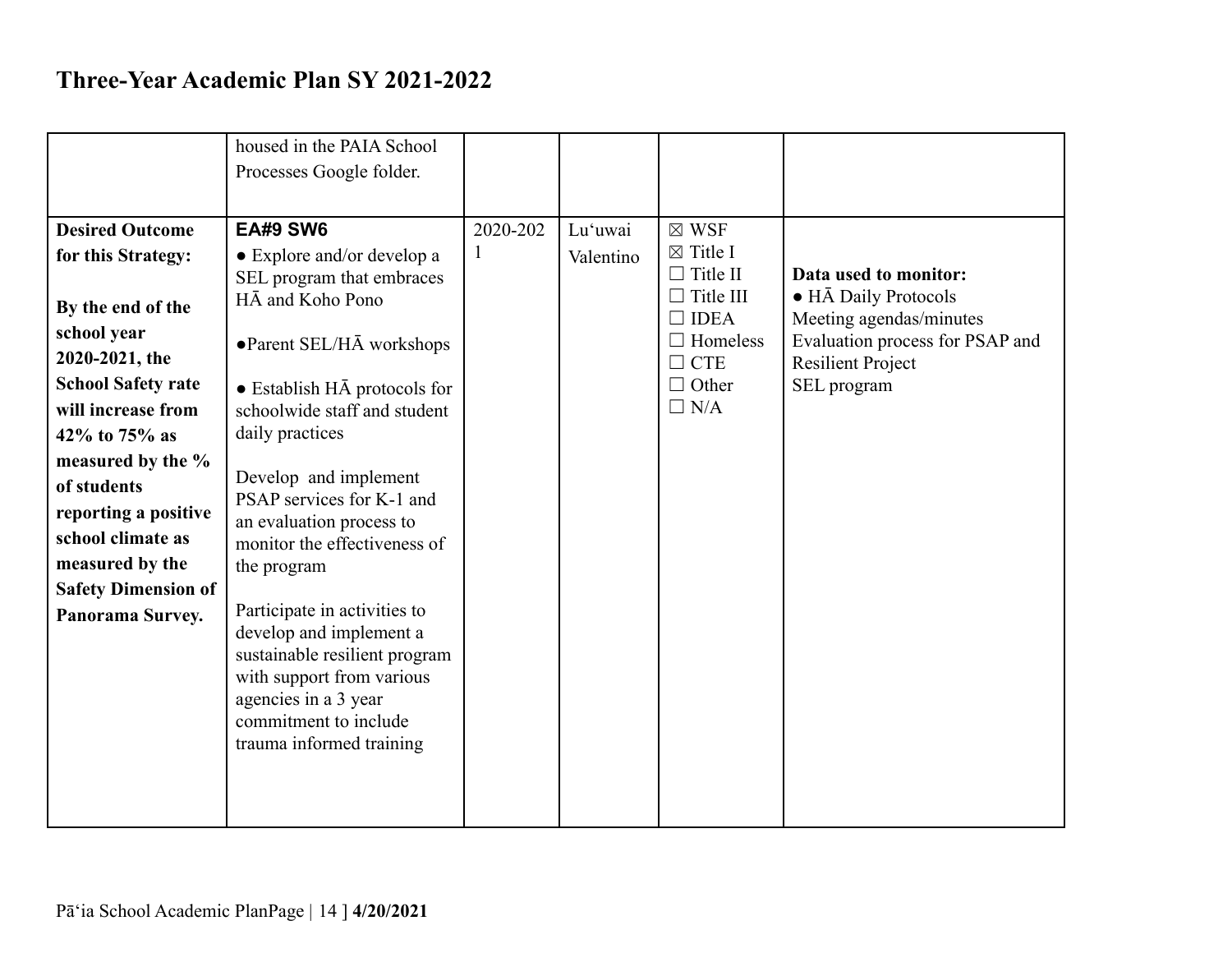| <b>Desired Outcome</b> | EA#10                                                          | 2020-202 | Lu'uwai   | $\square$ WSF                 | Attendance will be monitored.                 |
|------------------------|----------------------------------------------------------------|----------|-----------|-------------------------------|-----------------------------------------------|
| for this Strategy:     | Attendance will continue to                                    |          | Valentino | $\Box$ Title I                |                                               |
|                        | be monitored.                                                  |          |           | $\Box$ Title II               | Data used to monitor:                         |
| By the end of the      | <b>Weekly Meetings to follow</b>                               |          |           | $\Box$ Title III              | • Attendance letter log.                      |
| school year            | up/act on attendance                                           |          |           | $\Box$ IDEA                   | • Quarterly attendance report.                |
| 2020-2021, the         | concerns.                                                      |          |           | $\Box$ Homeless<br>$\Box$ CTE | • Student Support Team meetings<br>documented |
| <b>Chronic</b>         | Review the attendance                                          |          |           | $\Box$ Other                  | • Comparison of chronic                       |
| Absenteeism rate       | policy and revise if needed.                                   |          |           | $\Box$ N/A                    | absenteeism data                              |
| will decrease from     |                                                                |          |           |                               | • Review of school's attendance               |
| 21% to 15%.            |                                                                |          |           |                               | policy and collection and                     |
|                        |                                                                |          |           |                               | documentation of data (doctor's               |
|                        |                                                                |          |           |                               | note, etc.).                                  |
|                        |                                                                |          |           |                               | •Quarterly Perfect Attendance                 |
|                        |                                                                |          |           |                               | Reward                                        |
| <b>Desired Outcome</b> | EA#11 SW1, 6                                                   |          |           | $\boxtimes$ WSF               | Data used to monitor:                         |
| for this Strategy:     |                                                                |          | Medeiros  | $\boxtimes$ Title I           | Teacher referral to RTI<br>$\bullet$          |
| By the end of the      | A:                                                             |          |           | $\Box$ Title II               | <b>SBA/KAEO Scores</b><br>$\bullet$           |
| school year 2020 -     | Tier 2-Response To                                             |          |           | $\Box$ Title III              | Exiting students from RTI                     |
| 2021, the ELA/HLA      | Interventions(RTI) /Hui Ulu                                    |          |           | $\Box$ IDEA                   | Monthly ORF / Nā Puakō                        |
|                        | Kalo-ELA/HLA program                                           |          |           |                               |                                               |
| Proficiency rate will  |                                                                |          |           | $\Box$ Homeless               | <b>Scores</b>                                 |
|                        | will continue to develop in                                    |          |           | $\Box$ CTE                    | Achieve 3000 lexile scores                    |
| increase from 39%      | structure and practice to                                      |          |           | $\Box$ Other                  | Universal screener<br>$\bullet$               |
| to 59% as measured     | include universal screening,                                   |          |           |                               | assessed 3 times per year                     |
| by the % of            | progress monitoring, and                                       |          |           |                               | (i.e. Fall, Winter Spring)                    |
| students who           | tiered interventions.                                          |          |           |                               | WIDA scores for EL                            |
| meet achievement       |                                                                |          |           |                               | students                                      |
| standards /            | • Purchase materials such as<br><b>DIBELS</b> Next and reading |          |           |                               |                                               |
| proficiency on         | books from Hale Kuamo'o.                                       |          |           |                               |                                               |
| statewide              | • Hawaiian Language                                            |          |           |                               |                                               |
| assessments in         | Learners (HLL) continues<br>to support increasing              |          |           |                               |                                               |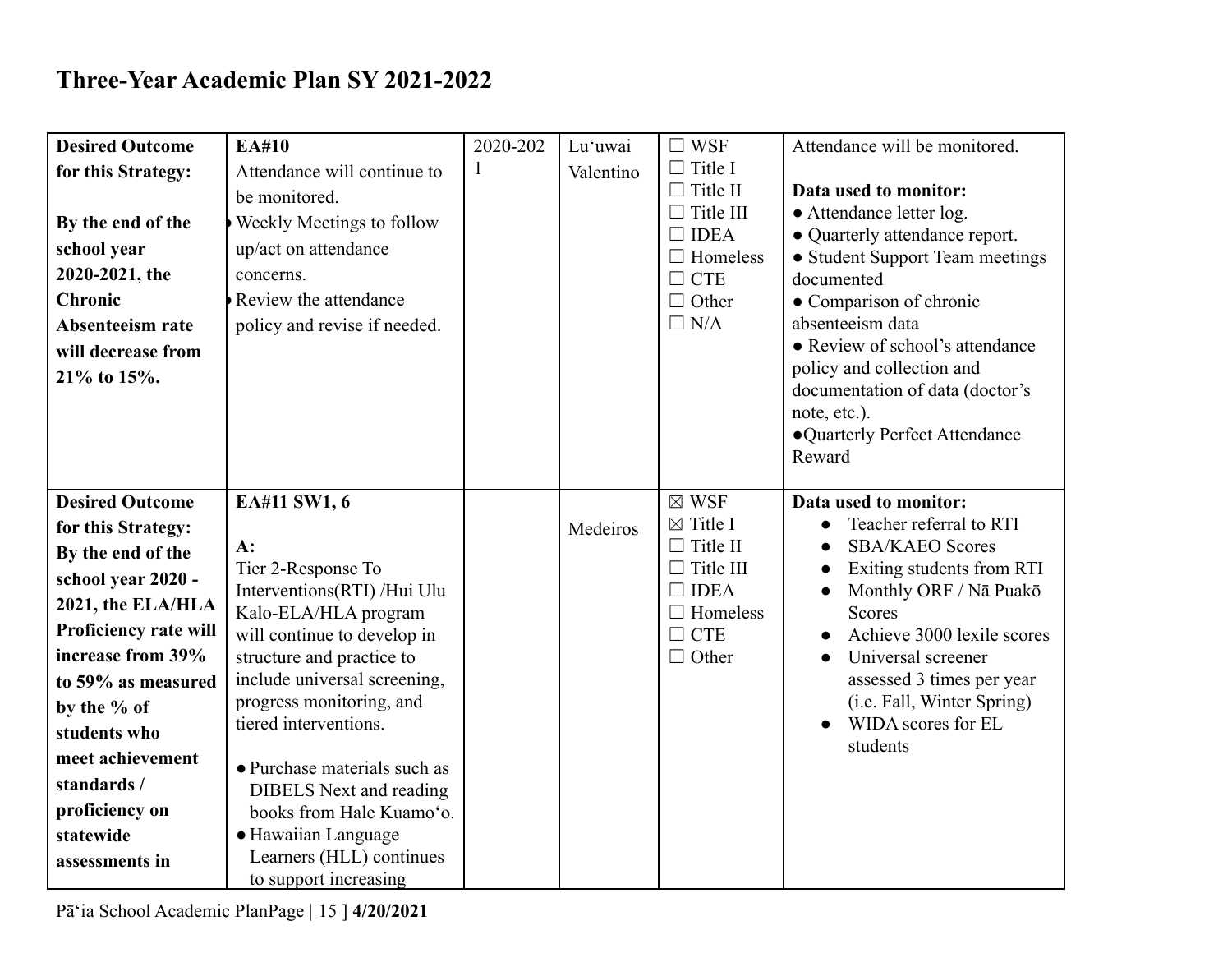| language arts.        | numbers of students                |  |                                     |
|-----------------------|------------------------------------|--|-------------------------------------|
|                       | entering after the                 |  |                                     |
| By the end of the     | kindergarten level.                |  |                                     |
| school year 2020 -    | • Support EL learning by           |  |                                     |
|                       | using push-in and pull-out         |  |                                     |
| 2021, the Math        | models as needed.                  |  |                                     |
| Proficiency rate will | • Refine RTI referral              |  |                                     |
| increase from 26%     | process.                           |  |                                     |
| to 55% as measured    |                                    |  |                                     |
| by the % of           | B:                                 |  | Data used to monitor:               |
| students who meet     | After school-tutoring/             |  | Daily Attendance<br>$\bullet$       |
| achievement           | enrichment programs will be        |  | <b>Student Participation</b>        |
|                       | continued for the English          |  | Classroom and After                 |
| standards /           | and Kaiapuni programs:             |  | school/Māla/Chance to               |
| proficiency on        | • Teachers using school            |  | Dance Teacher                       |
| statewide             | resources for                      |  | Collaboration                       |
| assessments in        | remediation/enrichment and         |  | Teacher/Parent/Student<br>$\bullet$ |
| math.                 | online programs.                   |  | <b>Satisfaction Surveys</b>         |
|                       | • Provide creative movement        |  |                                     |
|                       | classes for grades K-2             |  |                                     |
|                       | students through Chance to         |  |                                     |
|                       | Dance.Grades 3-5 Students          |  |                                     |
|                       | participate through the            |  |                                     |
|                       | Artist in The School Grant         |  |                                     |
|                       | $\bullet$ STEM opportunities (e.g. |  |                                     |
|                       | Robotics, Coding for Girls,        |  |                                     |
|                       | PC, Math Club).                    |  |                                     |
|                       |                                    |  |                                     |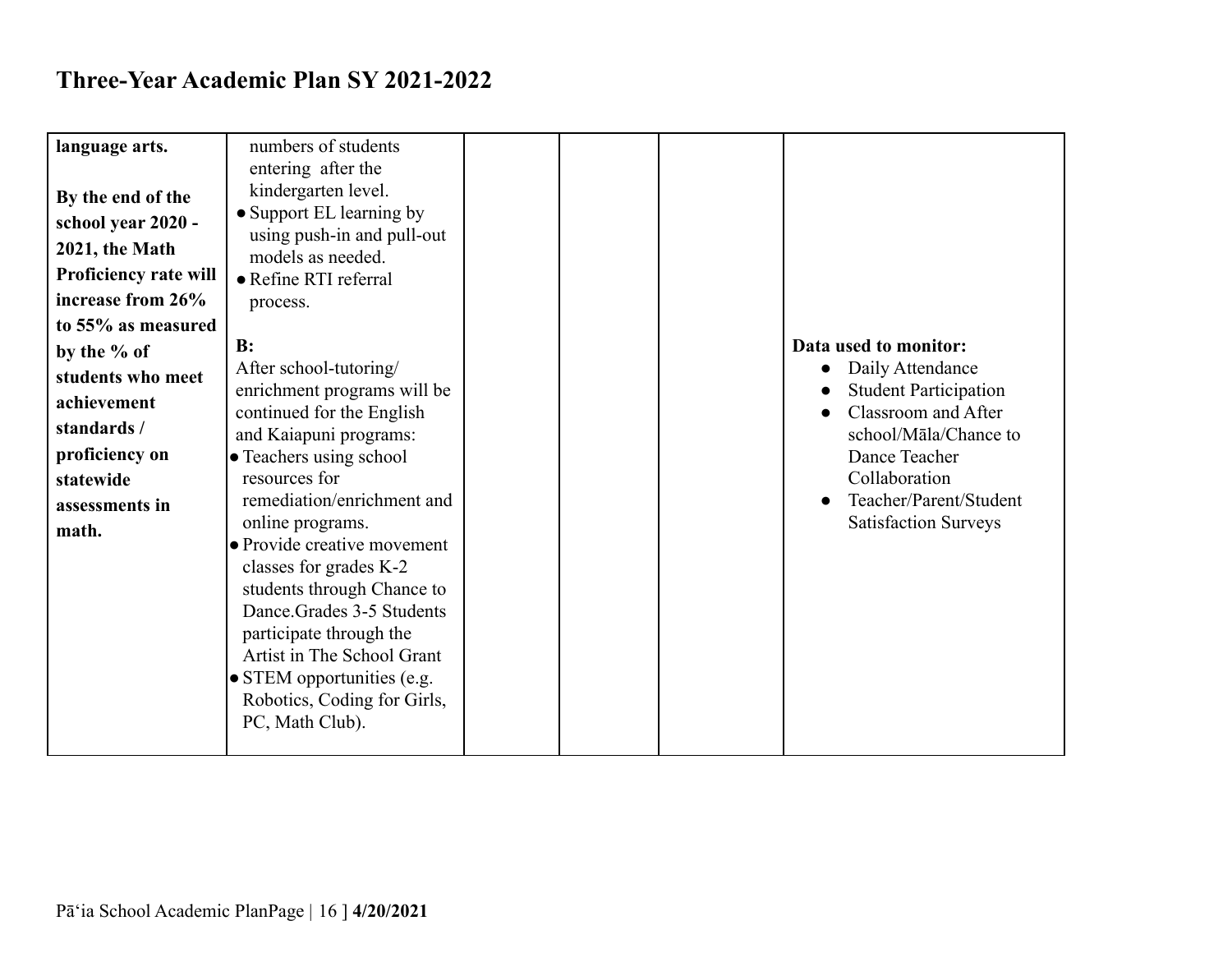| <b>Desired Outcomes</b> | <b>EA#13 SW1</b>                                        | 2020-202 | Luuwai    | $\boxtimes$ WSF                | Data used to monitor:                                           |
|-------------------------|---------------------------------------------------------|----------|-----------|--------------------------------|-----------------------------------------------------------------|
| for this Strategy:      | • Schoolwide discussions on                             | 1        | Valentino | $\boxtimes$ Title I            | Standards                                                       |
| By the end of the       | looking at writing                                      |          | Medeiros  | $\Box$ Title II                | Pacing Guides<br>$\bullet$                                      |
| school year             | standards and process, how                              |          |           | $\Box$ Title III               | <b>Writing Assessments</b>                                      |
| 2020-2021,              | it is being delivered using                             |          |           | $\Box$ IDEA                    | <b>Writing Rubrics</b>                                          |
| 100% of teachers        | Write Tools Schoolwide.                                 |          |           | $\Box$ Homeless                |                                                                 |
|                         | • Teachers will include in                              |          |           | $\Box$ CTE                     |                                                                 |
| will use a writing      | ELA/HLA pacing guides                                   |          |           | $\Box$ Other<br>$\Box$ N/A     |                                                                 |
| rubric.                 | writing focus and/or genre.<br>Utilize PLC and extended |          |           |                                |                                                                 |
|                         | time to collaborate as well                             |          |           |                                |                                                                 |
|                         | as collect & analyze data                               |          |           |                                |                                                                 |
|                         | to drive writing instruction.                           |          |           |                                |                                                                 |
|                         | Utilize extended program                                |          |           |                                |                                                                 |
|                         | time to collaborate / refine                            |          |           |                                |                                                                 |
|                         | Write Tools for the                                     |          |           |                                |                                                                 |
|                         | kaiapuni classroom across                               |          |           |                                |                                                                 |
|                         | all grade levels.                                       |          |           |                                |                                                                 |
|                         |                                                         |          |           |                                |                                                                 |
| <b>Desired Outcomes</b> | <b>EA#14 SW6</b>                                        | 2020-202 | Valentino | $\boxtimes$ WSF                | Data used to monitor:                                           |
| for this Strategy:      | Provide PD and                                          |          | Lu'uwai   | $\boxtimes$ Title I            |                                                                 |
| By the end of the       | opportunities for teachers as                           |          |           | $\Box$ Title II                | Agenda/Minutes                                                  |
| school year             | well as engage students                                 |          |           | $\Box$ Title III               | Continuum of technology                                         |
| 2021-2022, the          | using various types of                                  |          |           | $\Box$ IDEA<br>$\Box$ Homeless | skills                                                          |
| school will develop     | technology and purchase<br>online applications/programs |          |           | $\Box$ CTE                     | Observation of technology                                       |
| and implement a         | and tech supports.                                      |          |           | $\Box$ Other                   | use in the classroom                                            |
| continuum for           | Grade level discussions on                              |          |           | $\Box$ N/A                     | <b>Seesaw Digital Portfolios</b><br>Teacher /Group<br>$\bullet$ |
|                         | technology projects and                                 |          |           |                                | opportunities to                                                |
| technology skills to    | showcases during the year                               |          |           |                                | share/demonstrate at a                                          |
| allow students to       | Student voice                                           |          |           |                                | variety of meetings                                             |
| showcase their          | Connect SEL/current events                              |          |           |                                |                                                                 |
| learned skills.         | Involve community events                                |          |           |                                |                                                                 |
|                         | Purchase Kid Pix for K-1                                |          |           |                                |                                                                 |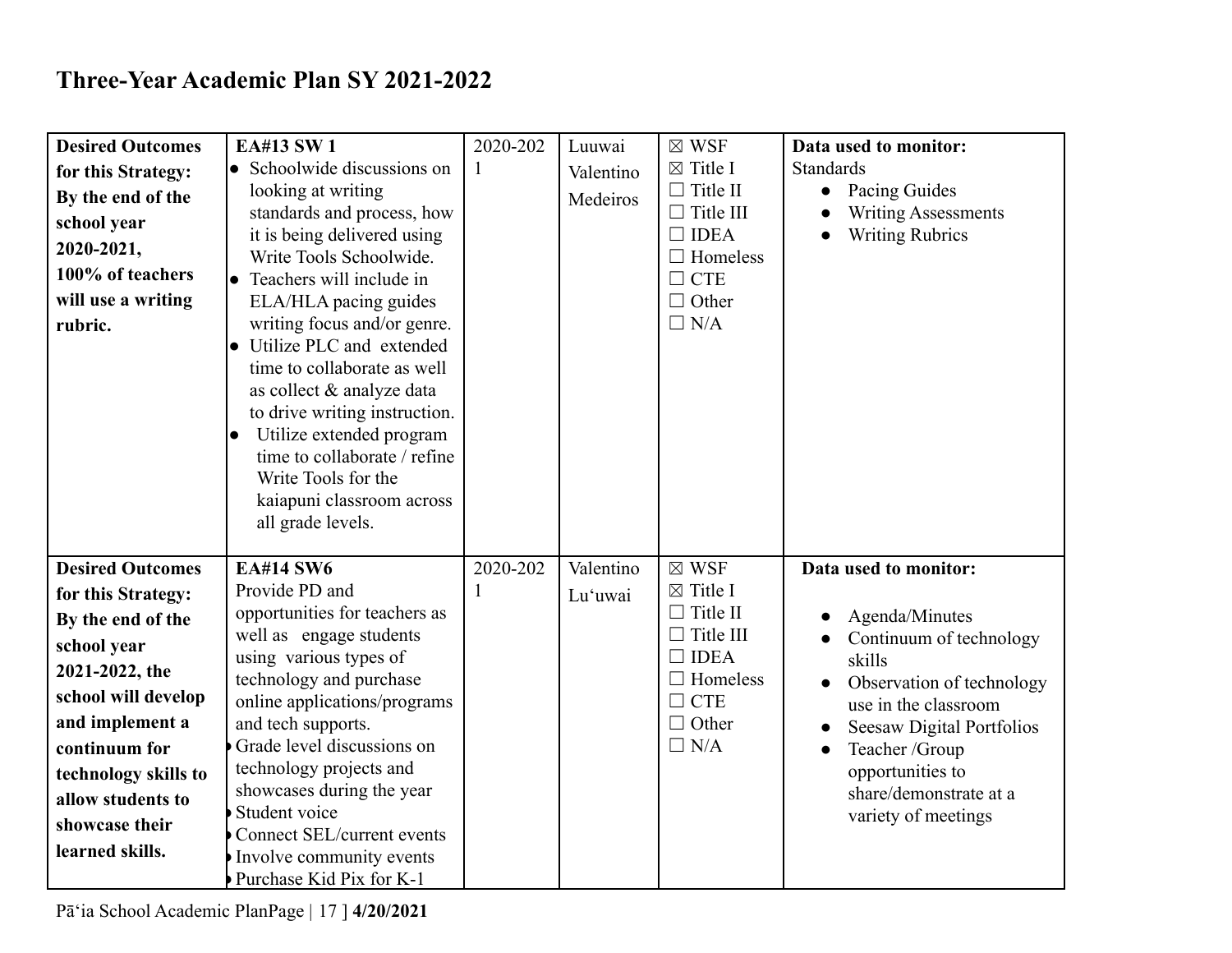| Teachers and Admin            |  |  |
|-------------------------------|--|--|
| participate in Technology     |  |  |
| Conferences-SOTF and          |  |  |
| <b>ISTE</b>                   |  |  |
| Purchase tech supports for    |  |  |
| classrooms such as ipads,     |  |  |
| laptops, TVs, projectos and   |  |  |
| subscriptions to enhance      |  |  |
| teachers' teaching abilities. |  |  |
|                               |  |  |
| • Ongoing Teacher             |  |  |
| collaborative opportunities   |  |  |
| (e.g. Staff, PLC, Grade       |  |  |
|                               |  |  |
| Level, Program) to share      |  |  |
| best practices and other PD   |  |  |
| opportunities (e.g. Apple     |  |  |
| Teacher, Google Teacher       |  |  |
| certification).               |  |  |
| • Implement a variety of      |  |  |
| technology and online         |  |  |
| programs e.g. Seesaw,         |  |  |
| ClassDojo, Achieve 3000,      |  |  |
| iReady etc.                   |  |  |
| • Explore blending learning   |  |  |
| technology.                   |  |  |
| • Hire a part time technology |  |  |
| specialist.                   |  |  |
| • Continue to provide         |  |  |
| technology tools for          |  |  |
| students to be successful in  |  |  |
| the classrooms.               |  |  |
| • Google Apps For Education   |  |  |
| (Google Classroom, Google     |  |  |
| Docs, Google Slides, etc.)    |  |  |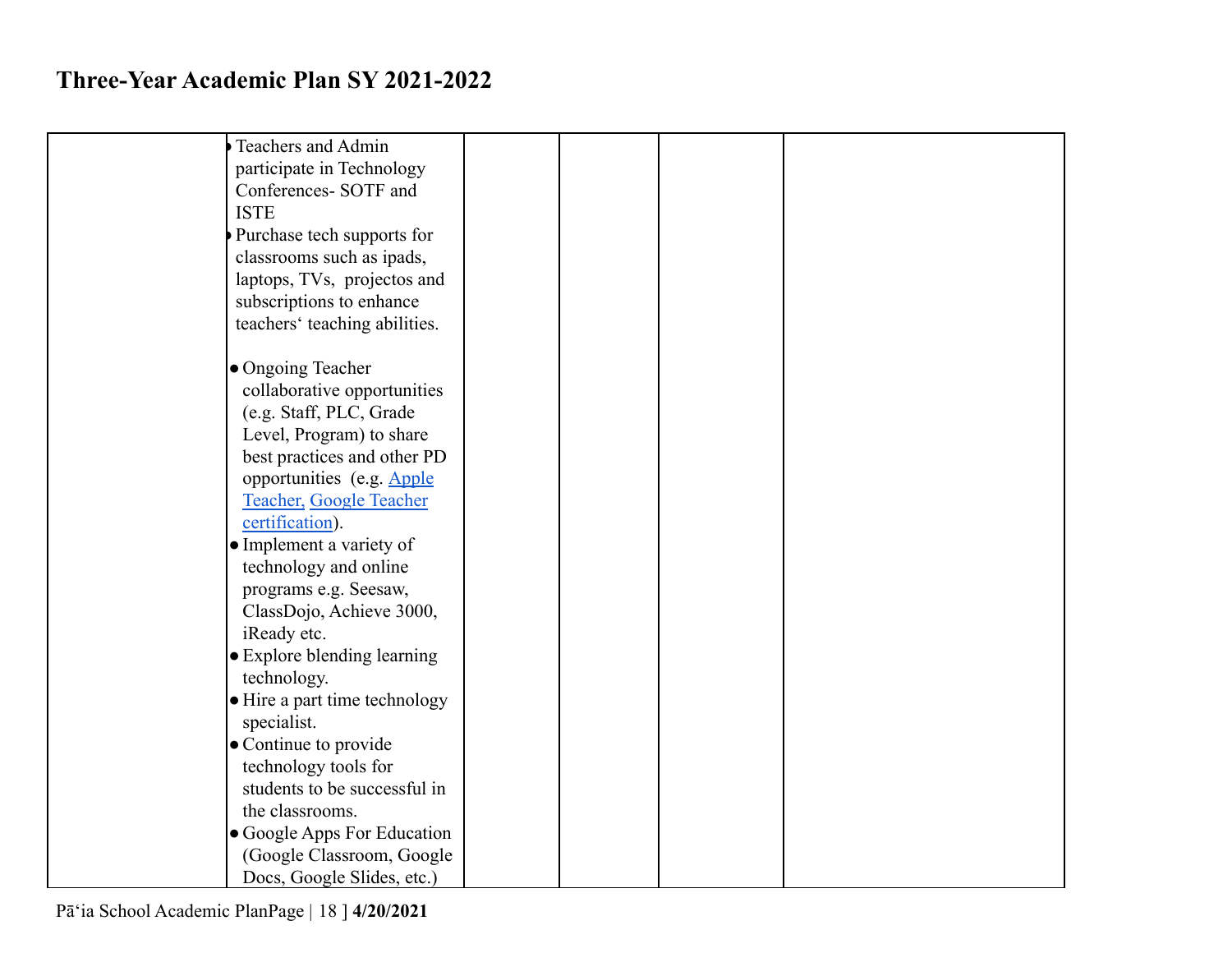| $\bullet$ Develop and implement |  |  |  |
|---------------------------------|--|--|--|
| ways to promote digital         |  |  |  |
| citizenship (e.g. Common        |  |  |  |
| Sense Media, Google)            |  |  |  |
|                                 |  |  |  |

**Goal 2: Staff Success**. **Paia School** has a high-performing culture where employees have the training, support and professional development to contribute effectively to student success.

**Outcome:** By the end of the year, **Rationale: Rationale:**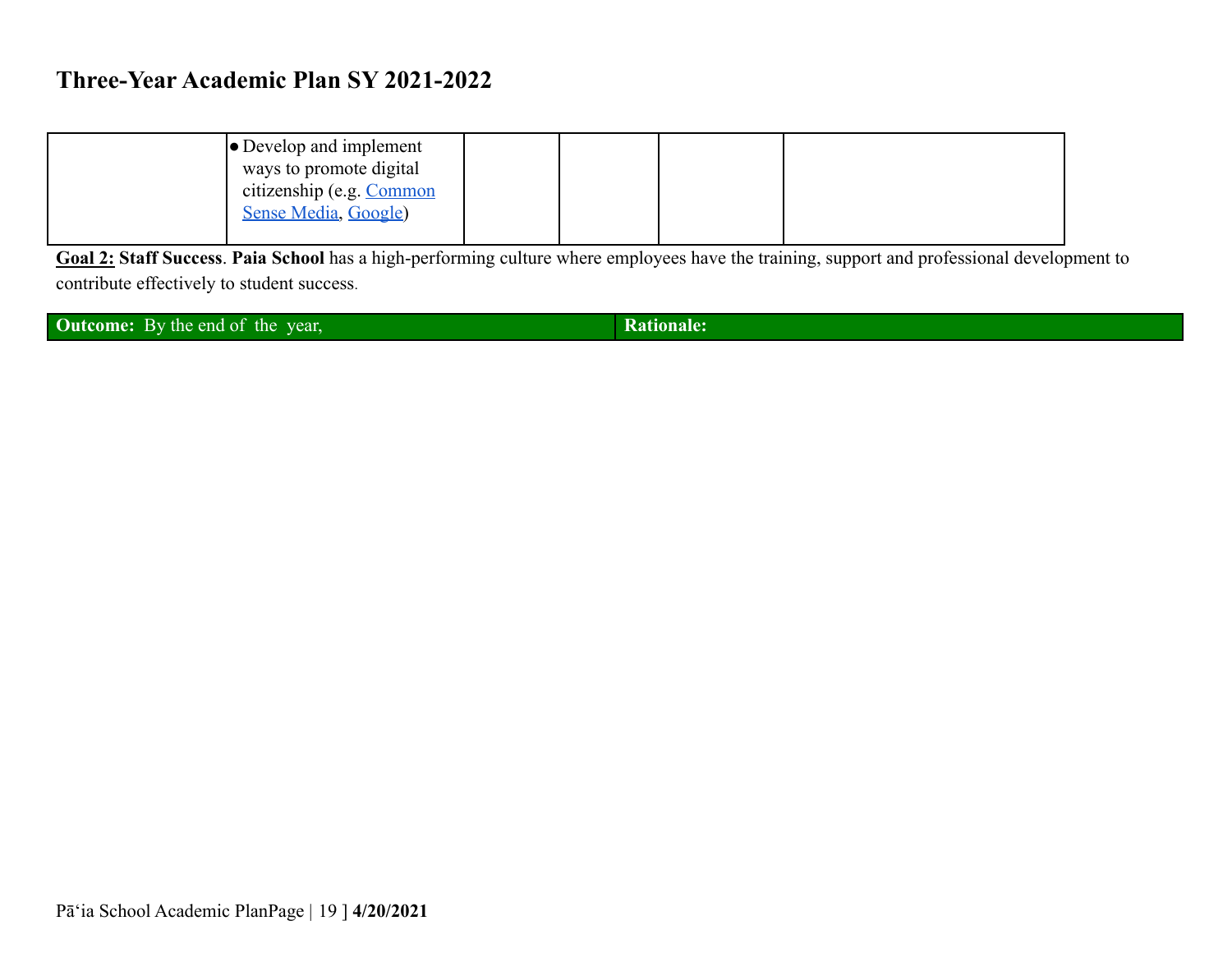| Objective 1: Focused Professional Development:                         | New Teacher support with mentors and providing procedures and               |
|------------------------------------------------------------------------|-----------------------------------------------------------------------------|
| By the end of the school year, 2021-2022 develop procedures and        | guidelines will reinforce their teacher skills and satisfaction in becoming |
| guidelines to support/mentor new teachers and long term substitute     | a teacher.                                                                  |
| teachers.                                                              | Recruit additional mentors, encourage those trained to participate, and     |
| By the end of the school year, 2021-2022 provide professional          | attend mentor forums.                                                       |
| development and professional learning communities (PLC) in small       | Professional Development and providing time for PLCs in small group         |
| group explicit and differentiated instruction, STEM, 'Aina-Based       | explicit and differentiated instruction, STEM, 'Aina-Based Learning,        |
| Learning, Pāhana 'Āina Lupalupa, and a variety of technology, math and | Pāhana 'Āina Lupalupa, and technology will support schoolwide               |
| literacy strategies.                                                   | initiatives and teachers.                                                   |
|                                                                        |                                                                             |
|                                                                        |                                                                             |

| Planning | Interim Measures of Progress ' |
|----------|--------------------------------|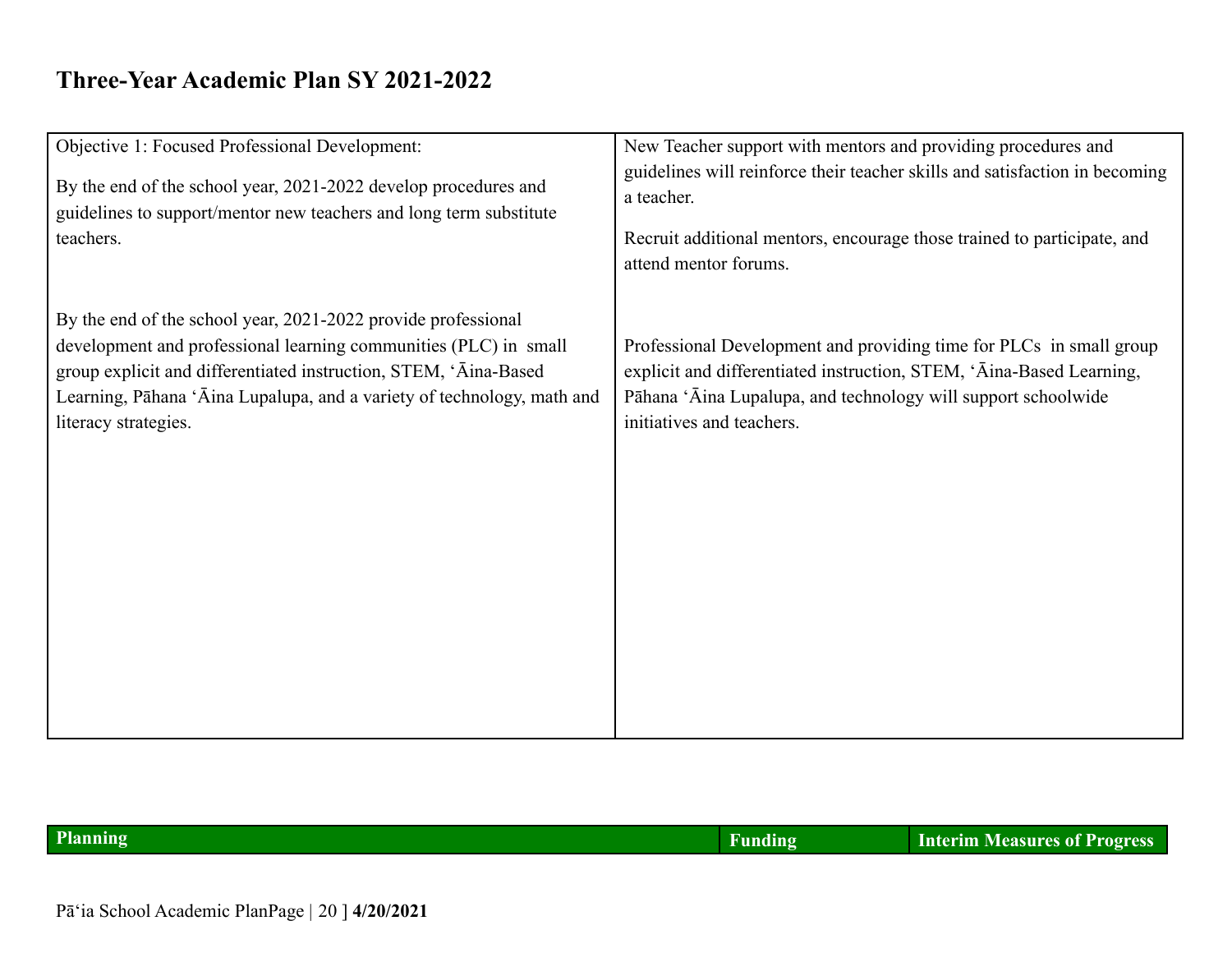| <b>Desired Outcome</b>                                                                                                                                                                                                               | <b>Enabling Activities</b><br>(Indicate year(s) of implementation<br>in next column)                                                                                                                                                                                                                                                                                                | <b>School</b><br>Year(s) of<br><b>Activity</b> | Accountable<br>$\text{Lead}(s)$ | <b>Source of Funds</b><br>(Check applicable boxes to<br><i>indicate source of funds)</i>                                                               | Define the relevant data used to<br>regularly assess and monitor<br>progress                                                                                                                                                                                                                                                                                                                     |
|--------------------------------------------------------------------------------------------------------------------------------------------------------------------------------------------------------------------------------------|-------------------------------------------------------------------------------------------------------------------------------------------------------------------------------------------------------------------------------------------------------------------------------------------------------------------------------------------------------------------------------------|------------------------------------------------|---------------------------------|--------------------------------------------------------------------------------------------------------------------------------------------------------|--------------------------------------------------------------------------------------------------------------------------------------------------------------------------------------------------------------------------------------------------------------------------------------------------------------------------------------------------------------------------------------------------|
| <b>Desired Outcome</b><br>for this Strategy:<br>By the end of the SY<br>2021-2022, 100% of<br>the teachers on<br>Evaluation cycle<br>will be evaluated in<br>accordance<br>with DOE policy<br>and HSTA contract.                     | EA#15<br>Administration will conduct<br>EES observations and work with<br>teachers to complete EES cycle.<br>Teachers will be given<br>collaboration time to develop<br>and analyze PDP or SSP<br>including data and lesson plans,<br>if applicable.                                                                                                                                | 2021-2022                                      | Luuwai<br>Valentino             | $\square$ WSF<br>$\Box$ Title I<br>$\Box$ Title II<br>$\Box$ Title III<br>$\Box$ IDEA<br>$\Box$ Homeless<br>$\Box$ CTE<br>$\Box$ Other<br>$\Box$ N/A   | Data Administration will<br>schedule EES observations<br>including pre- and<br>post-conference meetings.<br>Administration will work with<br>teachers on completing the EES<br>cycle.<br>Data used to monitor:<br>$\bullet$ PDE3                                                                                                                                                                 |
| <b>Desired Outcome</b><br>for this Strategy: By<br>the end of the school<br>year, 2021-2022<br>Paia School will<br>utilize the New<br><b>Teacher Center</b><br>guidelines for<br>Induction and<br>Mentoring and<br>create procedures | <b>EA#16 SW6</b><br>Continue implementing existing<br>programs including teacher<br>orientation and teacher support<br>from mentor teachers.<br>Recruit additional mentors,<br>encourage those trained to<br>participate again, and attend<br>Mentor Forums.<br>Allow time for Admin, and<br>Mentors to connect.<br>Provide Substitutes for mentors<br>and new teachers to meet and | 2021-2022                                      | Luuwai<br>Medeiros              | $\Box$ WSF<br>$\boxtimes$ Title I<br>$\Box$ Title II<br>$\Box$ Title III<br>$\Box$ IDEA<br>$\Box$ Homeless<br>$\Box$ CTE<br>$\Box$ Other<br>$\Box$ N/A | Existing and/or new mentors<br>will continue to support new<br>teachers.<br>Data used to monitor:<br>Survey to gauge support<br>$\bullet$<br>and feedback about<br>orientation.<br>Mentor teachers'<br>documentation on<br>meetings, visitations,<br>and modeling quarterly.<br>NTC mentoring and<br>induction forms will be<br>used when appropriate.<br>NTC forms will be<br>uploaded into the |

Pā'ia School Academic PlanPage | 21 ] **4/20/2021**]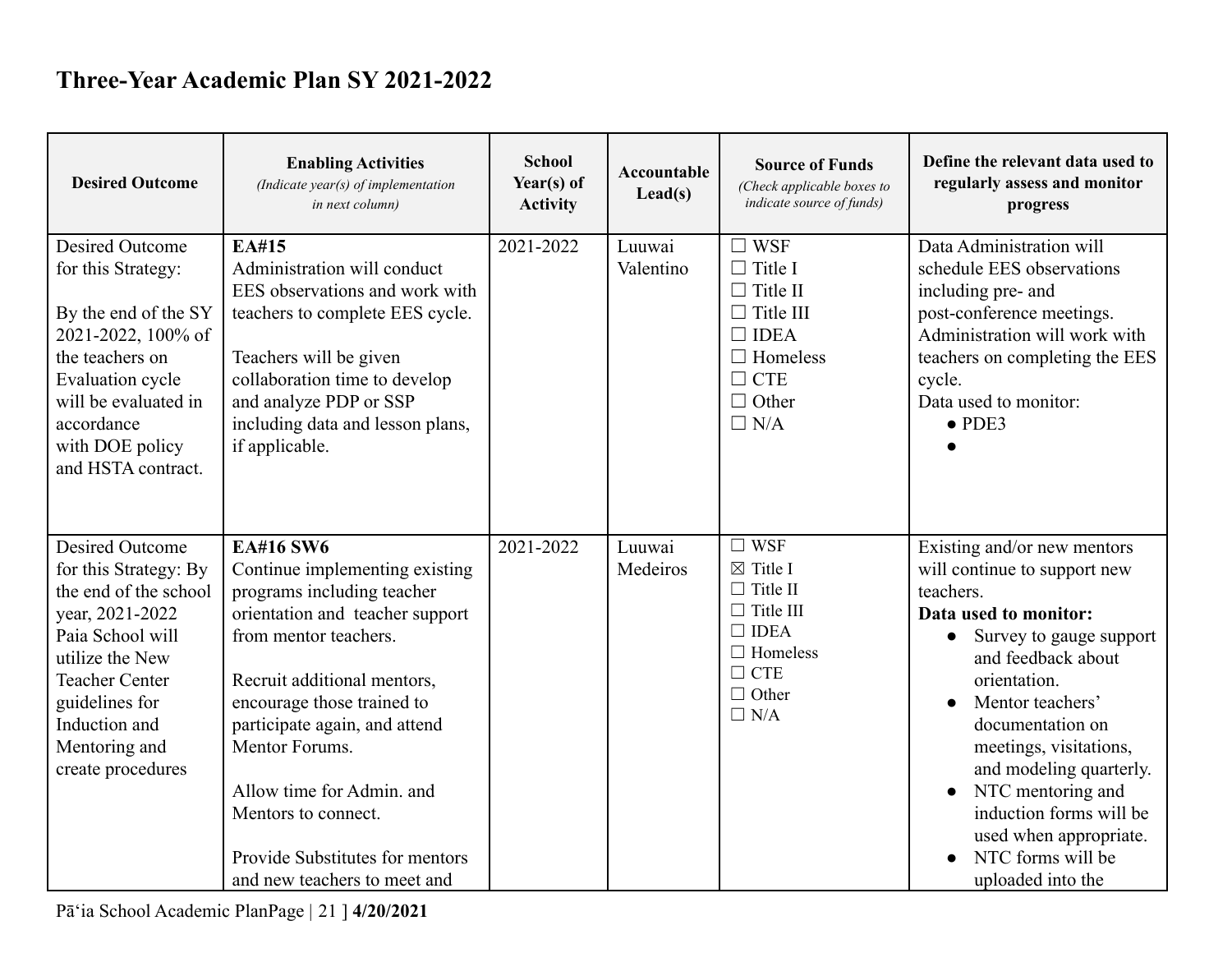|                                                                                         | collaborate during school hours.                                                                                                                                                                                                                                                                                                             |           |                                                   |                                                                                                                                                   | Learning Zone.                                                                                                             |
|-----------------------------------------------------------------------------------------|----------------------------------------------------------------------------------------------------------------------------------------------------------------------------------------------------------------------------------------------------------------------------------------------------------------------------------------------|-----------|---------------------------------------------------|---------------------------------------------------------------------------------------------------------------------------------------------------|----------------------------------------------------------------------------------------------------------------------------|
| Desired Outcome<br>for this Strategy:<br>By the end of the<br>school year,<br>2021-2022 | EA#17<br>Creation of Instructional<br>Leadership Team to implement<br>professional development in<br>explicit and small group<br>instruction, differentiated<br>strategies and constructed<br>responses. Materials will be<br>purchased such as books for<br>teachers in explicit instruction<br>and differentiated classroom<br>strategies. | 2021-2022 | Luuwai<br>Medeiros<br>Valentino<br>Norton<br>Hipp | $\Box$ WSF<br>$\Box$ Title I<br>$\Box$ Title II<br>$\Box$ Title III<br>$\Box$ IDEA<br>$\Box$ Homeless<br>$\Box$ CTE<br>$\Box$ Other<br>$\Box$ N/A | Data used to monitor:<br>Surveys<br>Staff/PD agendas<br>Sign in sheets<br>Participation in PD<br>Walkthroughs<br>$\bullet$ |

**Goal 3: Successful Systems of Support.** The system and culture of Paʻia School works to effectively organize financial, human, and community resources in support of student success.

| <b>Outcome:</b> By the end year, | <b>Rationale:</b> |
|----------------------------------|-------------------|
|                                  |                   |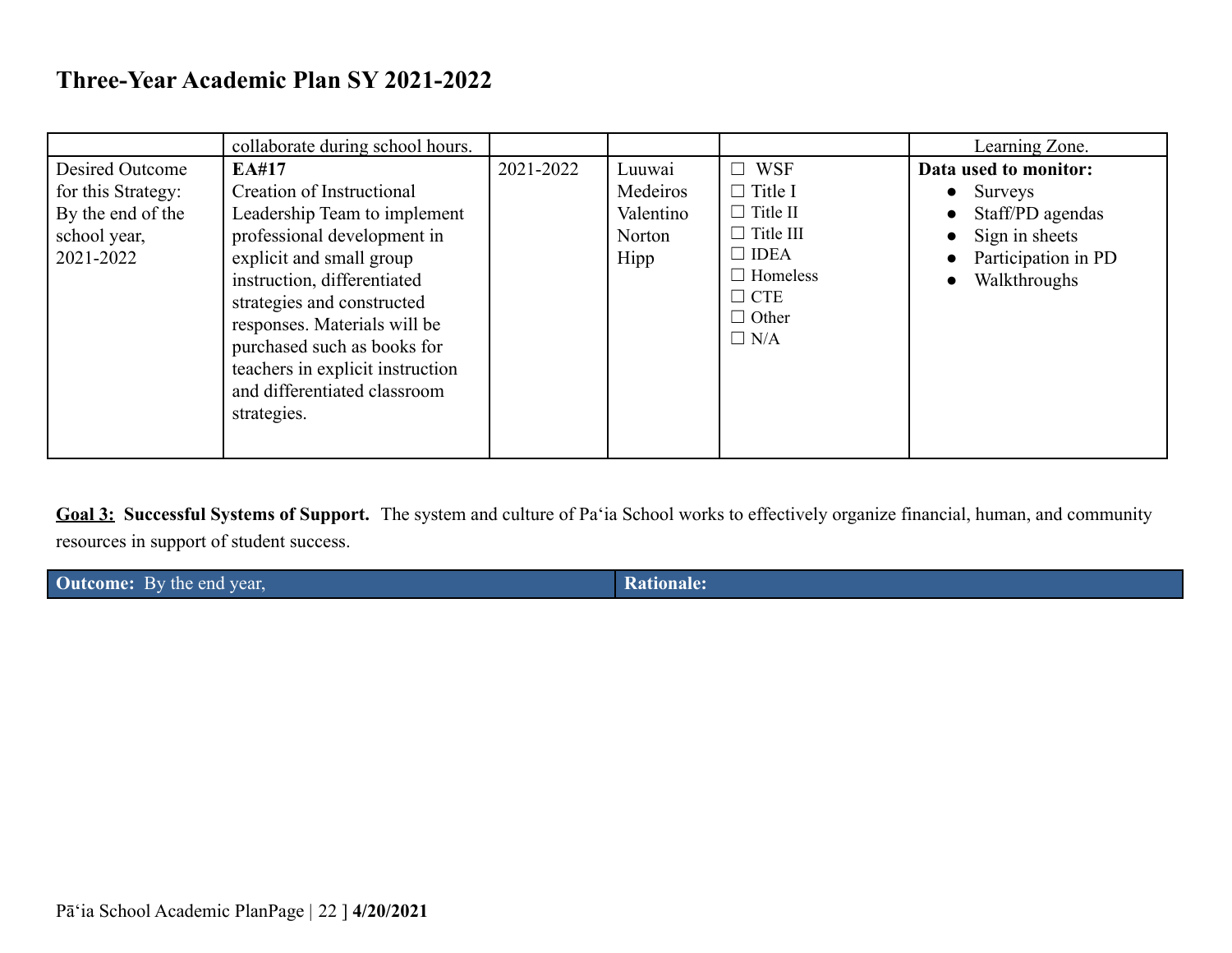| Objective 1: Innovation:                                                                                                                                                                                                                                                                     | Explore and develop a system to improve culture - growth mindset and                                                                                                                                                                                                                                                            |
|----------------------------------------------------------------------------------------------------------------------------------------------------------------------------------------------------------------------------------------------------------------------------------------------|---------------------------------------------------------------------------------------------------------------------------------------------------------------------------------------------------------------------------------------------------------------------------------------------------------------------------------|
| By the end of the school year 2021-2022, the percentage of staff                                                                                                                                                                                                                             | willingness to collaborate/share/open doors/break down silos. Positive<br>school culture (HA and Koho Pono)                                                                                                                                                                                                                     |
| responding positively on SQS (i.e. Panorama) in the categories of School<br>Belonging, SQS Safety Dimension, School Safety, and Valuing of School<br>increase from at least 10% from present levels.                                                                                         | PCNC and school staff will establish and strengthen state, community,<br>and parent relationships.<br>• Family Workshops focused on Student Achievement (or skills needed<br>to achieve) will be provided.                                                                                                                      |
| Objective 2: Adequate and expanded resources:                                                                                                                                                                                                                                                | • Encourage parent and family involvement through regular<br>communication between home and school.                                                                                                                                                                                                                             |
| By the end of the school year 2021-2022, parental involvement as<br>measured by the percentage of parents that participate in school events<br>and an online program; Seesaw will continue to grow with family<br>participation / communication.                                             | <b>Communications Systems</b><br>All school actions/initiatives will include - (What are we doing, why are<br>we doing it, what are the metrics of success (i.e. how are we measuring<br>success, what will we do if the initiative is less than successful)? - to<br>improve communications and messaging to all stakeholders. |
| Objective 3: Efficient and transparent supports:<br>By the end of the school year 2021-2022, the percentage of staff<br>responding positively on the SQS in the categories of Satisfaction,<br>Involvement/Engagement and Well Being will increase from at least<br>10% from present levels. | Processes<br>Processes shall be centrally located online and shared with all staff.                                                                                                                                                                                                                                             |
|                                                                                                                                                                                                                                                                                              |                                                                                                                                                                                                                                                                                                                                 |

| Planning | andıng | <b>Interim Measures of Progress</b> |
|----------|--------|-------------------------------------|
|          |        |                                     |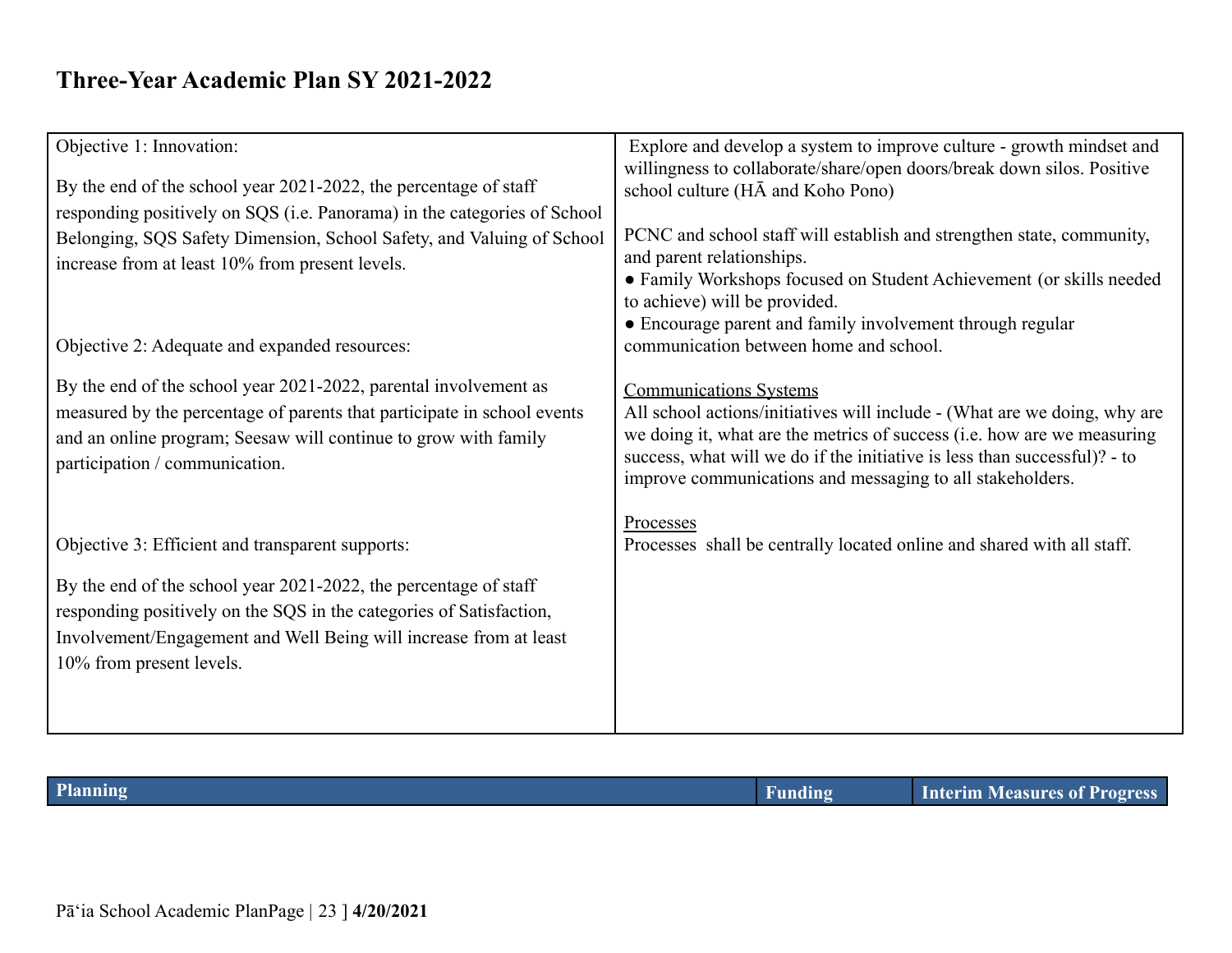| <b>Desired Outcome</b>                                                                                                                                                                                                                             | <b>Enabling Activities</b><br>(Indicate year(s) of implementation<br>in next column)                                                                                                                                                                                                                                                                                                                                                                                                                                                                                               | <b>School</b><br>Year(s) of<br><b>Activity</b> | <b>ART</b><br>Accountable<br>$\text{Lead}(s)$ | <b>Source of Funds</b><br>(Check applicable boxes<br>to indicate source of<br>funds)                                                                        | Define the relevant data used to<br>regularly assess and monitor<br>progress                                                                                                                                                                                                                                                                                                                                                                                                               |
|----------------------------------------------------------------------------------------------------------------------------------------------------------------------------------------------------------------------------------------------------|------------------------------------------------------------------------------------------------------------------------------------------------------------------------------------------------------------------------------------------------------------------------------------------------------------------------------------------------------------------------------------------------------------------------------------------------------------------------------------------------------------------------------------------------------------------------------------|------------------------------------------------|-----------------------------------------------|-------------------------------------------------------------------------------------------------------------------------------------------------------------|--------------------------------------------------------------------------------------------------------------------------------------------------------------------------------------------------------------------------------------------------------------------------------------------------------------------------------------------------------------------------------------------------------------------------------------------------------------------------------------------|
| <b>Desired Outcome for</b><br>this Strategy:<br>By the end of the<br>school year 2021-2022,<br>the school will see an<br>increase in parent<br>involvement as<br>measured by the<br>percentage of parents<br>that participate in<br>school events. | EA #18 SW7<br><b>School Community Council</b><br>(SCC) and school staff will<br>establish and strengthen state,<br>community, and parent<br>relationships.<br>The SCC will work on family<br>workshops focused on student<br>achievement and parent/child<br>engagement. They will provide<br>a list at Open House.<br>Families will be supported with<br>Papa 'Ōlelo classes.<br>Support students in purchasing<br>school planners for grades 2-5.<br>PCNC will provide a quarterly<br>school newsletter and develop a<br>bi-weekly email to distribute to<br>staff and families. | 2021-2022                                      |                                               | $\boxtimes$ WSF<br>$\boxtimes$ Title I<br>$\Box$ Title II<br>$\Box$ Title III<br>$\Box$ IDEA<br>$\Box$ Homeless<br>$\Box$ CTE<br>$\Box$ Other<br>$\Box$ N/A | Data used to monitor:<br>PCNC and school staff will<br>work to involve parents in<br>school and provide support.<br><b>Parent Newsletters</b><br>$\bullet$<br><b>School and Class</b><br><b>Newsletters</b><br>School Website<br>Letters from Admin.<br>sent home.<br>Open House<br>$\bullet$<br><b>SCC</b><br>Meetings/Community<br>Meetings<br>Sign-In sheets<br>Parent<br>Survey/evaluations of<br>workshops<br><b>Meeting Notes</b><br>$\bullet$<br>Monthly Parent Virtual<br>Meetings |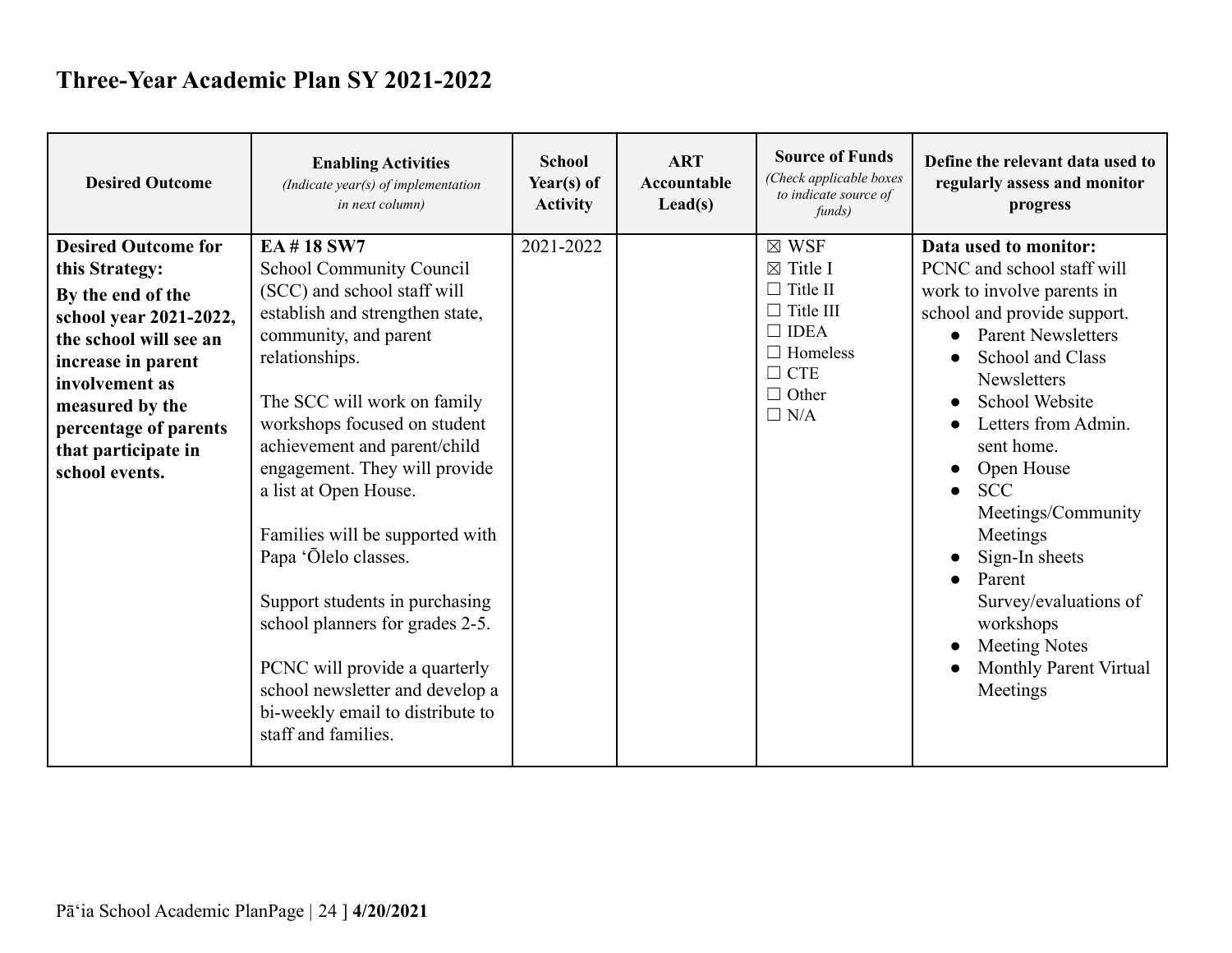| <b>Desired Outcome for</b><br>this Strategy:<br>By the end of the<br>school year, 2021-2022,<br>100% of non-preschool<br>students entering<br><b>K/PM</b> will participate<br>in an orientation and<br>kindergarten<br>transition before or at<br>the beginning of the<br>school year. | <b>EA# 19 SW6</b><br>Provide summer transition plan<br>for students entering<br>kindergarten<br>• Parent orientation<br>meeting<br>$\bullet$ 3-4-week transition plan<br>prior to the beginning of<br>school. | 2021-2022 |  | $\square$ WSF<br>$\boxtimes$ Title I<br>$\Box$ Title II<br>$\Box$ Title III<br>$\Box$ IDEA<br>$\Box$ Homeless<br>$\Box$ CTE<br>$\Box$ Other<br>$\Box$ N/A | Data used to monitor:<br>Attendance Logs<br>Participation number of<br>students during 3-4-week<br>transition period.<br>Parent pre- (e.g. availability,<br>child needs) and post-survey<br>(i.e. feedback). |
|----------------------------------------------------------------------------------------------------------------------------------------------------------------------------------------------------------------------------------------------------------------------------------------|---------------------------------------------------------------------------------------------------------------------------------------------------------------------------------------------------------------|-----------|--|-----------------------------------------------------------------------------------------------------------------------------------------------------------|--------------------------------------------------------------------------------------------------------------------------------------------------------------------------------------------------------------|
|----------------------------------------------------------------------------------------------------------------------------------------------------------------------------------------------------------------------------------------------------------------------------------------|---------------------------------------------------------------------------------------------------------------------------------------------------------------------------------------------------------------|-----------|--|-----------------------------------------------------------------------------------------------------------------------------------------------------------|--------------------------------------------------------------------------------------------------------------------------------------------------------------------------------------------------------------|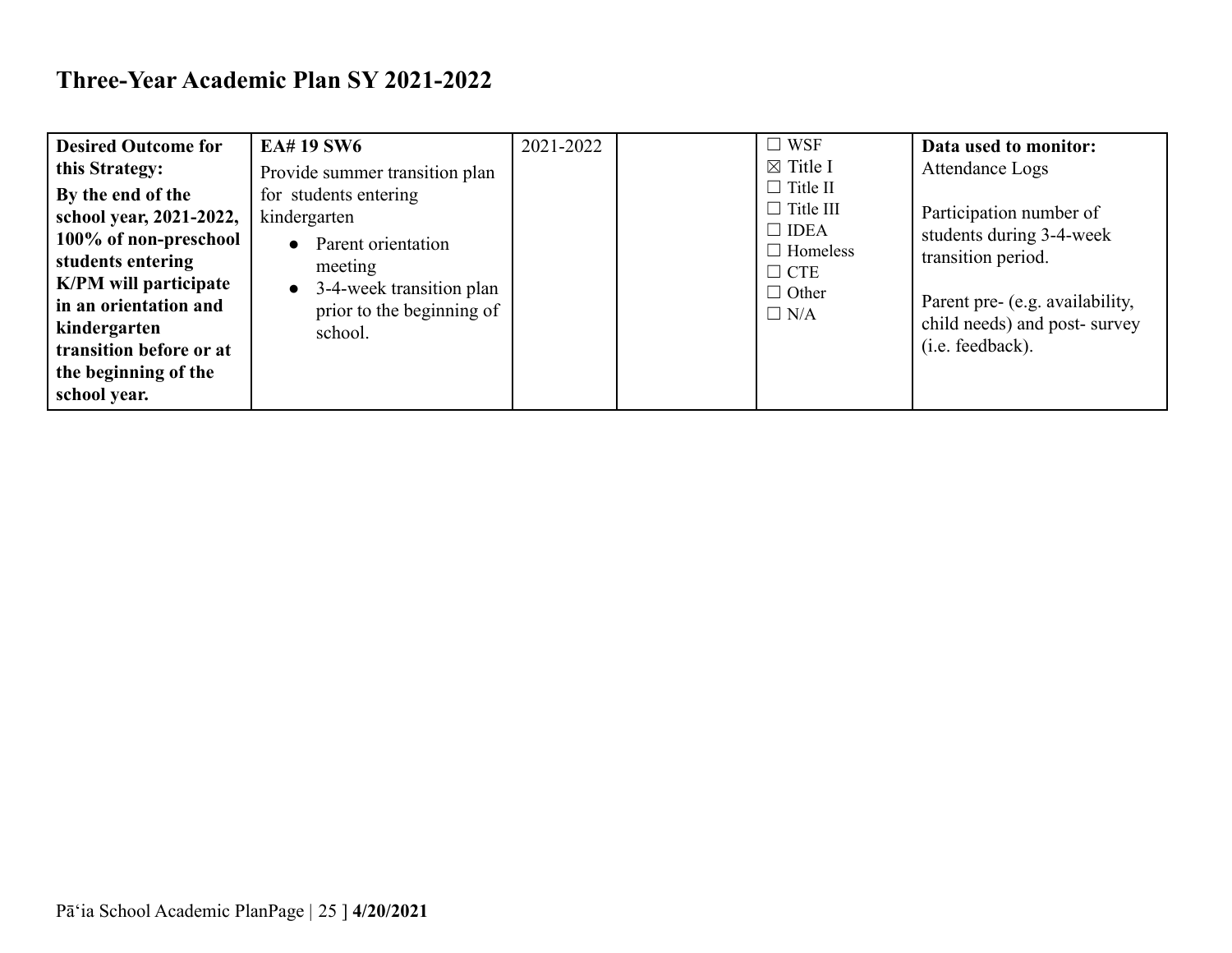**School Name: Pāʻia Elementary School Date: 4/20/2021**

#### **Directions:**

- **1. All schoolwide (SW) program plan requirements must be addressed in the AcPlan and/or through other evidence.**
- **2. Within the AcPlan, label locations where SW program plan requirements are addressed, if applicable (e.g. SW 5, SW 6, SW 7).**
- **3. On this document, summarize locations in the AcPlan and other evidence that SW program plan requirements are addressed.**

| SW Program Plan Requirements (ESSA 1114(b))                                                                                                                                                                                                                                                                                                                                         | <b>Location in the AcPlan</b><br>where the SW Program<br><b>Plan Requirement is</b><br>addressed<br>(e.g. page #, section)                                                                                                                                                                                                                                                                                                                                                                        | Other evidence that the SW<br><b>Program Plan Requirement is</b><br>addressed<br>(e.g. CNA, SCC Assurances)                                                                                                                                                                                                                                                                                                              |
|-------------------------------------------------------------------------------------------------------------------------------------------------------------------------------------------------------------------------------------------------------------------------------------------------------------------------------------------------------------------------------------|---------------------------------------------------------------------------------------------------------------------------------------------------------------------------------------------------------------------------------------------------------------------------------------------------------------------------------------------------------------------------------------------------------------------------------------------------------------------------------------------------|--------------------------------------------------------------------------------------------------------------------------------------------------------------------------------------------------------------------------------------------------------------------------------------------------------------------------------------------------------------------------------------------------------------------------|
| SW 1: The school's Academic Plan is based on a comprehensive needs<br>assessment of the entire school that takes into account information on the<br>academic achievement of children in relation to the challenging State academic<br>standards, particularly the needs of those children who are failing, or are at-risk<br>of failing to meet the challenging academic standards. | EA #1 pg 7<br>All teachers will continue<br>implementing CCSS/Ana<br>A'o Kaiapuni standards<br>Teachers will need PD and<br>PLC time to develop<br>thematic, multi-discipline<br>pacing guides (i.e. 'Aina-<br>based, Pāhana 'Āina<br>Lupalupa, STEM learning).<br>EA $#2$ pg $8$<br>PD/PLC on explicit and<br>differentiated strategies<br>will be provided.<br>Teachers will utilize the<br>strategies in their<br>classroom.<br>EA#6 pg 11<br>English Program will use<br>Stepping Stones 2.0. | <b>Submitted Comprehensive Needs</b><br>Assessment(CNA)<br>Pg 16-17<br>Support teachers with PLC<br>and PD<br>Creating pacing guides<br>Data teams<br>Explicit and differentiated<br>strategies<br>Writing<br>pg 15<br>Support both programs with<br>purchase of math and<br>language arts curriculum and<br>materials using title 1 funds.<br>The English department will be<br>purchasing the 2020 Wonders<br>Program. |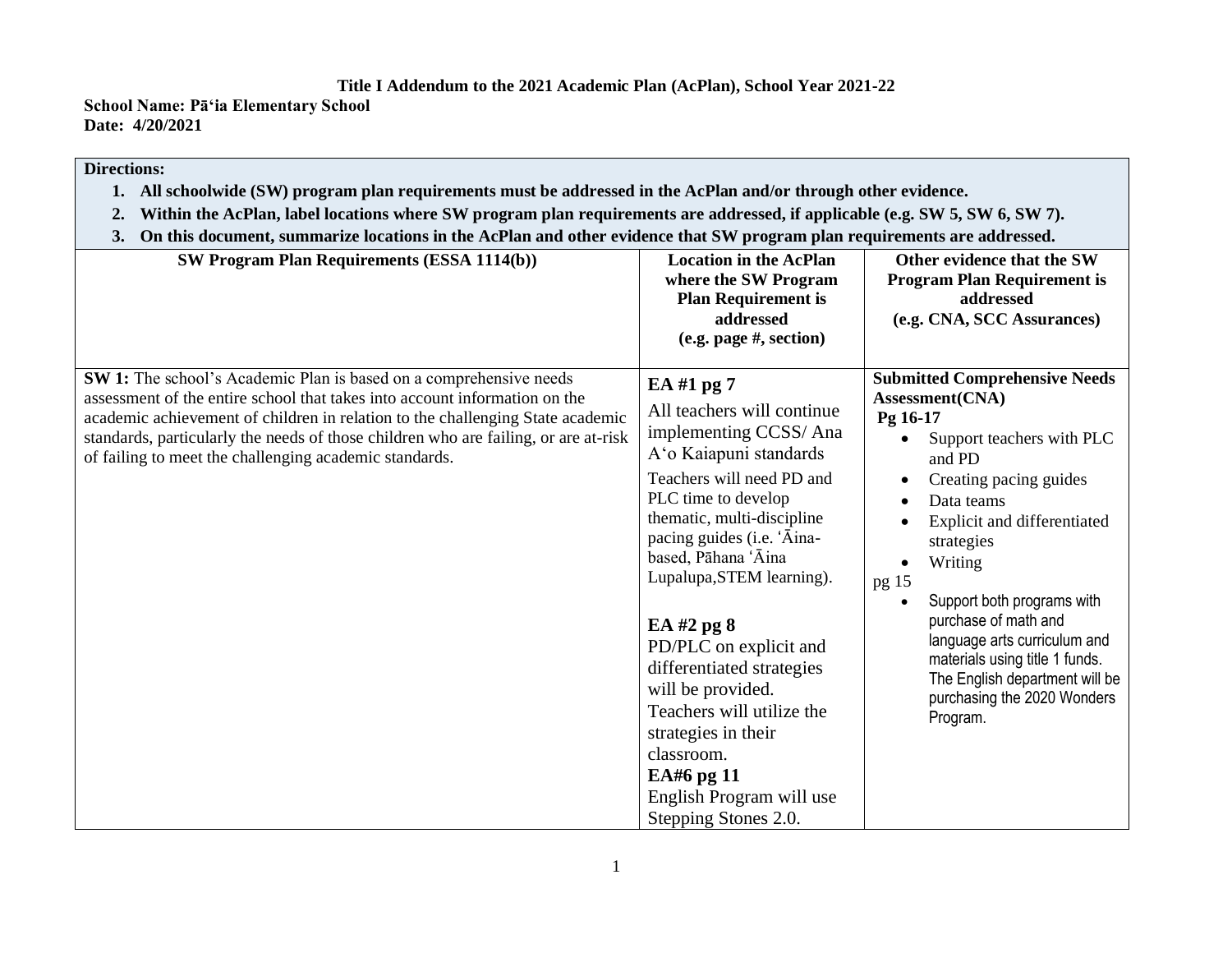**Date: 4/20/2021**

| Kaiapuni will use Stepping<br>Stone 1.0 and think<br>Mathematics<br>EA#7 pg 7<br>English Program will use<br>Wonders focusing on the |                                                                                                                                                                                                                                       |
|--------------------------------------------------------------------------------------------------------------------------------------|---------------------------------------------------------------------------------------------------------------------------------------------------------------------------------------------------------------------------------------|
| <b>Common Core State</b><br>Standards (CCSS).<br>Kaiapuni will continue to                                                           | pg 16                                                                                                                                                                                                                                 |
| utilize He Aupuni Palapala<br>K-3 and Standards/Ana<br>$A^{\prime}$ o.<br>EA#11 pg 15-16<br>$A$ :<br>Tier 2-Response To              | A: RTI-Reading-Materials such as<br>Dibels and reading books will be<br>purchased using Title 1 funds<br>B: ELO: Extended Learning<br>Opportunities-Remedial/Tutoring and<br>Enrichment Title 1 funds will be used to<br>pay for PTTs |
| Interventions(RTI)/Hui<br>Ulu Kalo-ELA/HLA<br>program will continue to<br>develop in structure and                                   |                                                                                                                                                                                                                                       |
| practice to include<br>universal screening,<br>progress monitoring, and<br>tiered interventions.                                     |                                                                                                                                                                                                                                       |
| B:<br>After school-tutoring/<br>enrichment programs will<br>be continued for the<br>English and Kaiapuni<br>programs:                |                                                                                                                                                                                                                                       |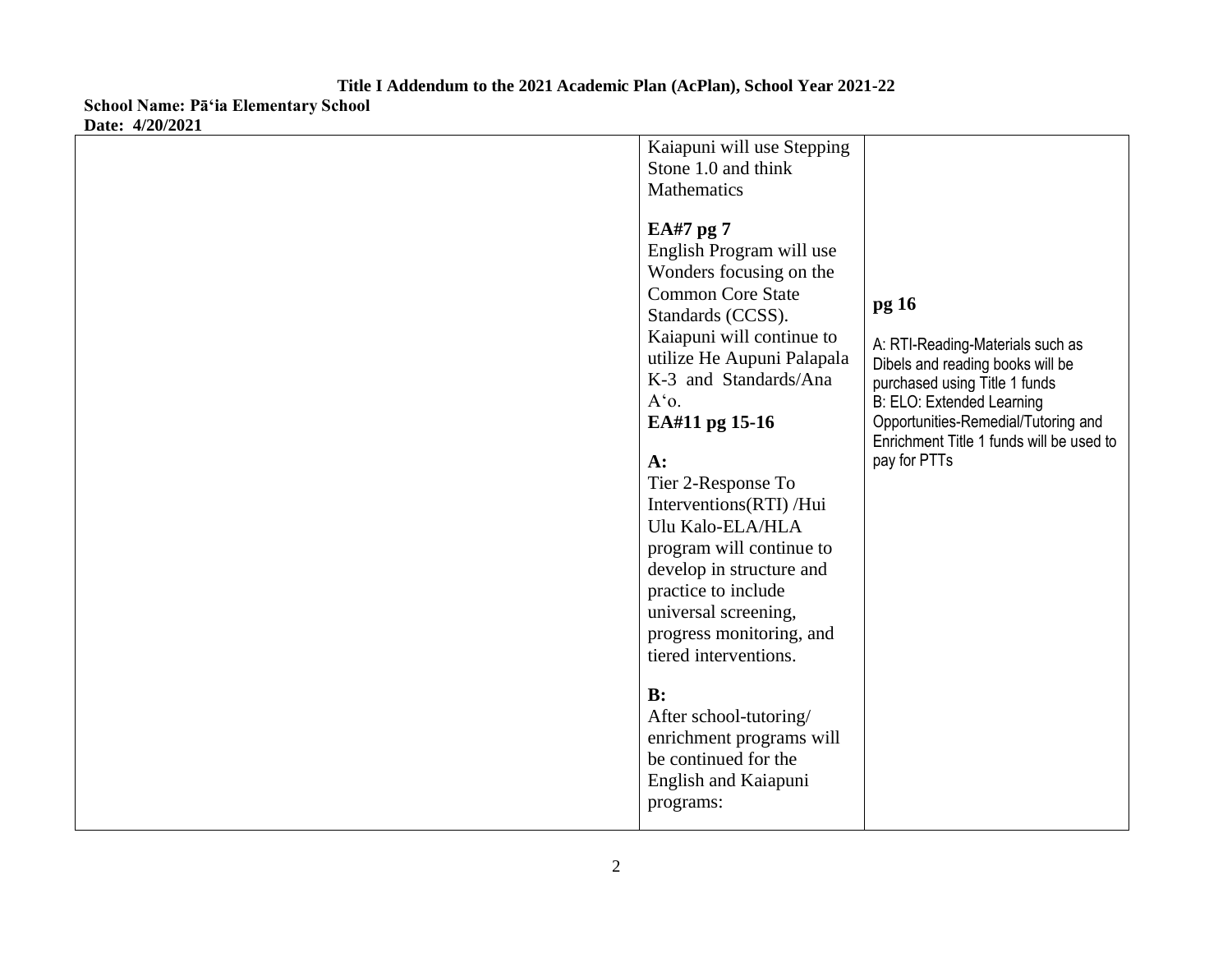|                                                                                                                                                                                                                                                                                                                                                                                                                                                                                                                                           | EA#13 pg 17<br>Schoolwide discussions on<br>looking at writing<br>standards and process, how<br>it is being delivered using<br>Write Tools Schoolwide. |                                                                                                                                                                                                                                                                                           |
|-------------------------------------------------------------------------------------------------------------------------------------------------------------------------------------------------------------------------------------------------------------------------------------------------------------------------------------------------------------------------------------------------------------------------------------------------------------------------------------------------------------------------------------------|--------------------------------------------------------------------------------------------------------------------------------------------------------|-------------------------------------------------------------------------------------------------------------------------------------------------------------------------------------------------------------------------------------------------------------------------------------------|
| SW 2: The school's Academic Plan is developed with the involvement of<br>parents and other members of the community to be served and individuals who<br>will carry out such plan, including teachers, principals, other school leaders,<br>paraprofessionals, complex area staff, to the extent feasible, and if appropriate,<br>specialized instructional support personnel, technical assistance providers,<br>school staff, if the plan relates to a secondary school, students, and other<br>individuals as determined by the school. |                                                                                                                                                        | This year it was difficult to have a<br>School Community Council(SCC).<br>The SCC did not start meeting until<br>the 2 <sup>nd</sup> semester. The SCC parents<br>and community member were only<br>presented with the plan.<br>ILT staff notes<br>Leadership notes<br><b>Staff notes</b> |
| SW 3: The school's Academic Plan and its implementation shall be regularly<br>monitored and revised as necessary based on student needs to ensure that all<br>students are provided opportunities to meet the challenging State academic<br>standards                                                                                                                                                                                                                                                                                     |                                                                                                                                                        | The academic plan is monitored by<br>the leadership team twice a year.<br>Leadership notes<br>Submitted revised academic plans<br><b>SCC</b><br>School website                                                                                                                            |
| SW 4: The school's Academic Plan is available to the Hawaii Department of<br>Education, parents, and the public and the information contained in such plan is<br>in an understandable and uniform format and, to the extent practicable,<br>provided in a language that the parents can understand.                                                                                                                                                                                                                                       |                                                                                                                                                        | <b>Parent Virtual Meetings</b><br>SCC meetings<br>Title 1 Annual Meeting                                                                                                                                                                                                                  |
| SW 5: If appropriate and applicable, the Academic Plan is developed in<br>coordination and integration with other federal, state, and local services,<br>resources, and programs (e.g., programs supported under this Act, violence<br>prevention programs, nutrition programs, housing programs, Head Start<br>programs, adult education programs, career and technical education programs,<br>and schools implementing comprehensive support and improvement activities                                                                 |                                                                                                                                                        | Grab and Go program<br>Artists in the School<br>Resilient Project with various<br>agencies                                                                                                                                                                                                |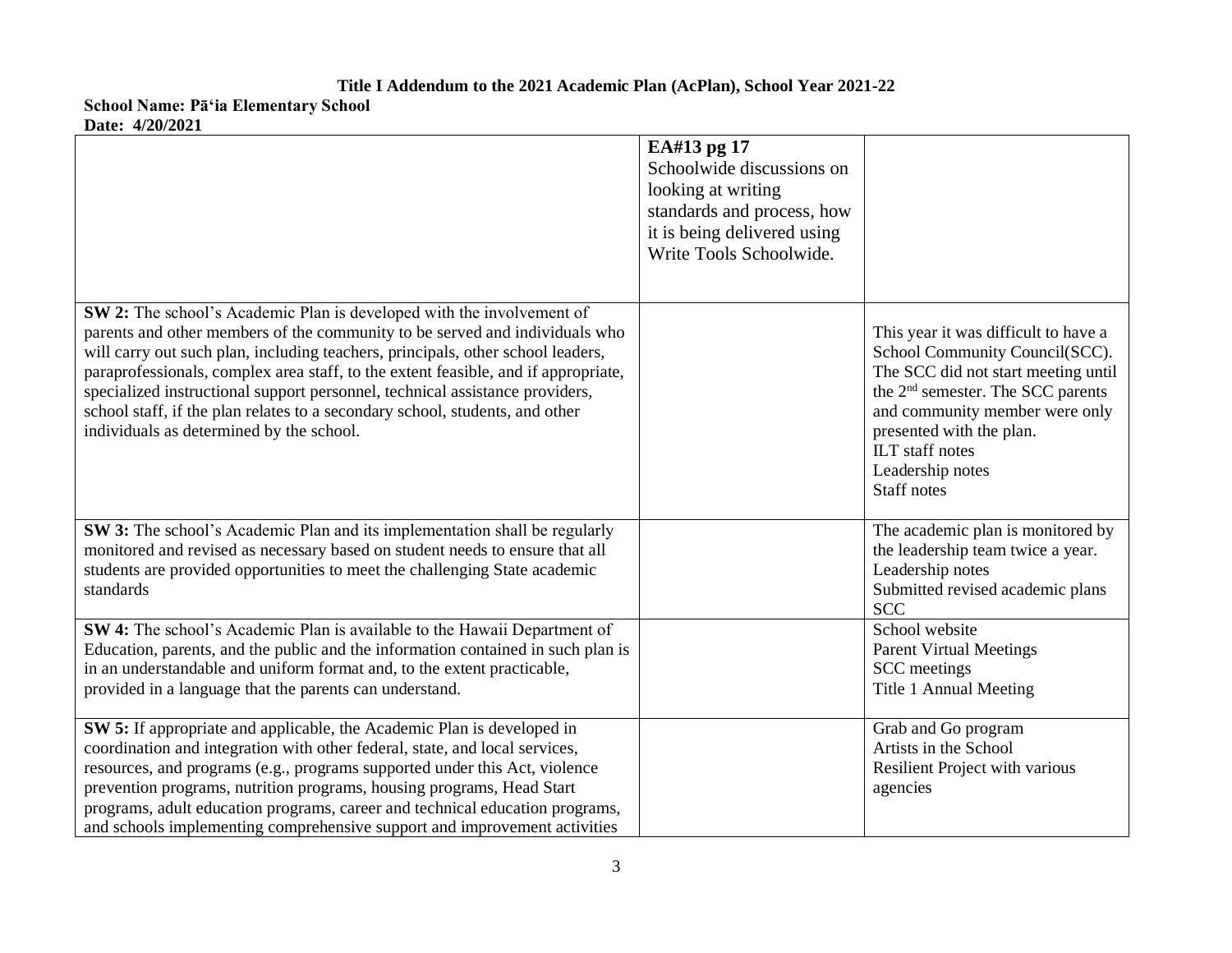| or targeted support and improvement activities).                                                                                                                                                                                                                                                                                                                                                                                                                                                                                                                                                                                                                                                                                                                                                                                                                                                                                                                                                              |                                                                                                                                                                                                                                                                                                                                                             |                                                                                                                                                                                                                                                                                     |
|---------------------------------------------------------------------------------------------------------------------------------------------------------------------------------------------------------------------------------------------------------------------------------------------------------------------------------------------------------------------------------------------------------------------------------------------------------------------------------------------------------------------------------------------------------------------------------------------------------------------------------------------------------------------------------------------------------------------------------------------------------------------------------------------------------------------------------------------------------------------------------------------------------------------------------------------------------------------------------------------------------------|-------------------------------------------------------------------------------------------------------------------------------------------------------------------------------------------------------------------------------------------------------------------------------------------------------------------------------------------------------------|-------------------------------------------------------------------------------------------------------------------------------------------------------------------------------------------------------------------------------------------------------------------------------------|
| SW 6: The Academic Plan includes a description of the strategies that the<br>school will be implementing to address school needs, including a description of<br>how such strategies will-<br>(i) provide opportunities for all children, including each of the subgroups of<br>students (i.e. economically disadvantaged, major racial and ethnic groups,<br>children with disabilities, English learners) to meet the challenging State<br>academic standards;<br>(ii) use methods and instructional strategies that strengthen the academic<br>program in the school, increase the amount and quality of learning time, and<br>help provide an enriched and accelerated curriculum, which may include<br>programs, activities, and courses necessary to provide a well-rounded<br>education; and<br>(iii) address the needs of all children in the school, but particularly the needs of<br>those at risk of not meeting the challenging State academic standards, through<br>activities which may include— | EA #1 pg7<br>All teachers will continue<br>implementing CCSS/Ana<br>A'o Kaiapuni standards<br>EA #2 pg 8<br>PD/PLC on explicit and<br>differentiated strategies<br>will be provided.<br>Teachers will utilize the<br>strategies in their<br>classroom.<br>EA#9 pg 14<br>• Explore and/or develop a<br>SEL program that<br>embraces $H\overline{A}$ and Koho | After school tutoring<br>Summer school<br>Mentoring<br>Response to Intervention (RTI)<br><b>Parent Virtual Meetings</b><br><b>MTSS</b><br><b>Professional Development</b><br>Professional Learning Communities<br>Social Emotional Learning (SEL)<br>He Lei Poina 'Ole Video Series |
| (I) counseling, school-based mental health programs, specialized<br>instructional support services, mentoring services, and other<br>strategies to improve students' skills outside the academic subject<br>areas:<br>(II) preparation for and awareness of opportunities for postsecondary<br>education and the workforce, which may include career and<br>technical education programs and broadening secondary school<br>students' access to coursework to earn postsecondary credit while<br>still in high school (such as Advanced Placement, International<br>Baccalaureate, dual or concurrent enrollment, or early college high<br>schools);<br>(III) implementation of a schoolwide tiered model to prevent and<br>address problem behavior, and early intervening services,<br>coordinated with similar activities and services carried out under<br>the Individuals with Disabilities Education Act (20 U.S.C. 1400 et                                                                             | Pono<br>EA#11 pg 15-16<br>$A$ :<br>Tier 2-Response To<br>Interventions(RTI) /Hui<br>Ulu Kalo-ELA/HLA<br>program will continue to<br>develop in structure and<br>practice to include<br>universal screening,<br>progress monitoring, and<br>tiered interventions.                                                                                            |                                                                                                                                                                                                                                                                                     |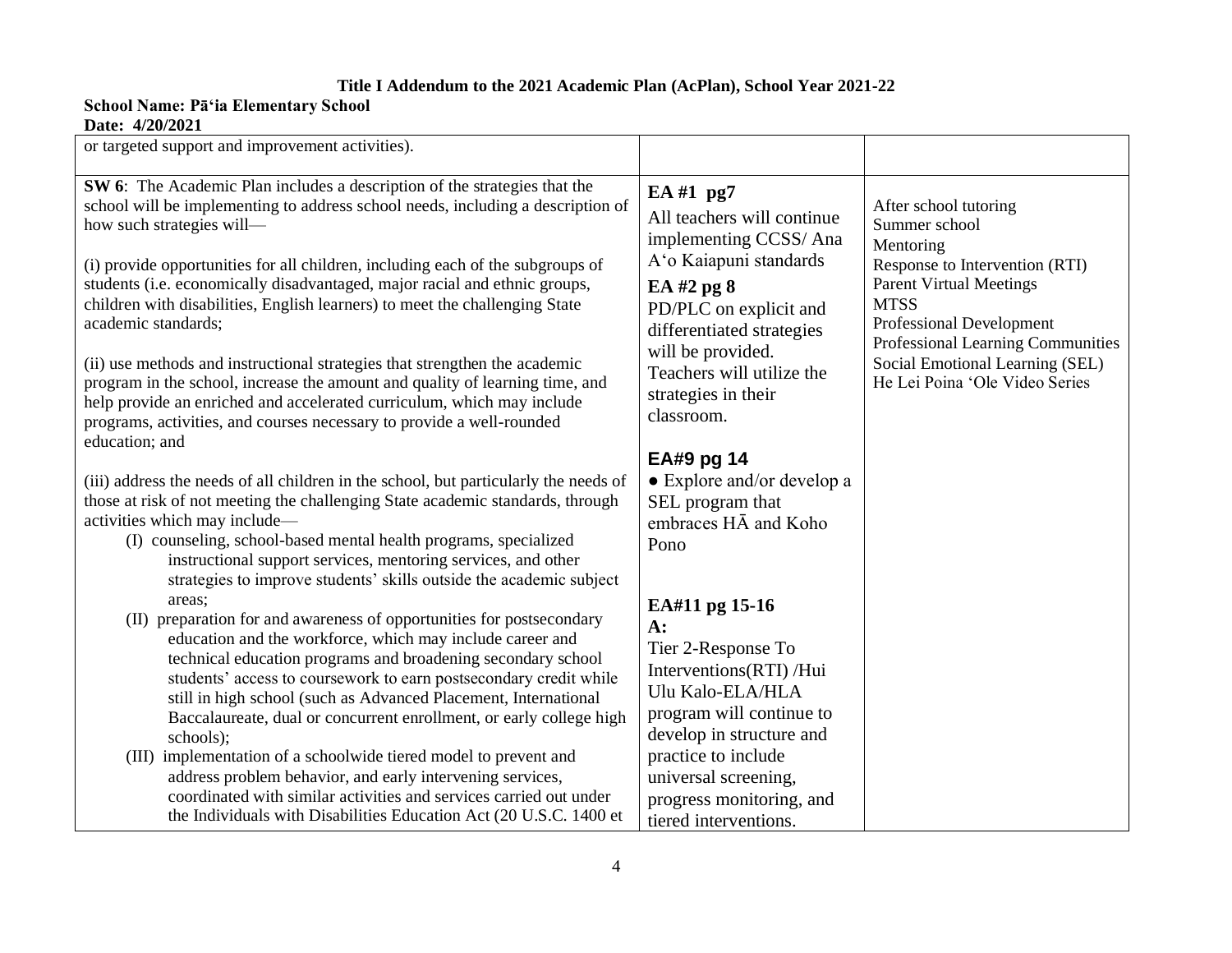| $seq.$ );<br>(IV) professional development and other activities for teachers,<br>paraprofessionals, and other school personnel to improve<br>instruction and use of data from academic assessments, and to<br>recruit and retain effective teachers, particularly in high-need<br>subjects; and<br>(V) strategies for assisting preschool children in the transition from early<br>childhood education programs to local elementary school<br>programs; | B:<br>After school-tutoring/<br>enrichment programs will<br>be continued for the<br>English and Kaiapuni<br>programs:<br>EA#14 pg 17<br>Provide PD and<br>opportunities for teachers<br>as well as engage students<br>using various types of<br>technology and purchase<br>online applications/<br>programs and tech<br>supports. |  |
|---------------------------------------------------------------------------------------------------------------------------------------------------------------------------------------------------------------------------------------------------------------------------------------------------------------------------------------------------------------------------------------------------------------------------------------------------------|-----------------------------------------------------------------------------------------------------------------------------------------------------------------------------------------------------------------------------------------------------------------------------------------------------------------------------------|--|
|                                                                                                                                                                                                                                                                                                                                                                                                                                                         | EA#16 pg 21<br>Continue implementing<br>existing programs<br>including teacher<br>orientation and teacher<br>support from mentor<br>teachers.<br>EA# 19 pg 25<br>Provide summer transition<br>plan for students entering<br>kindergarten                                                                                          |  |